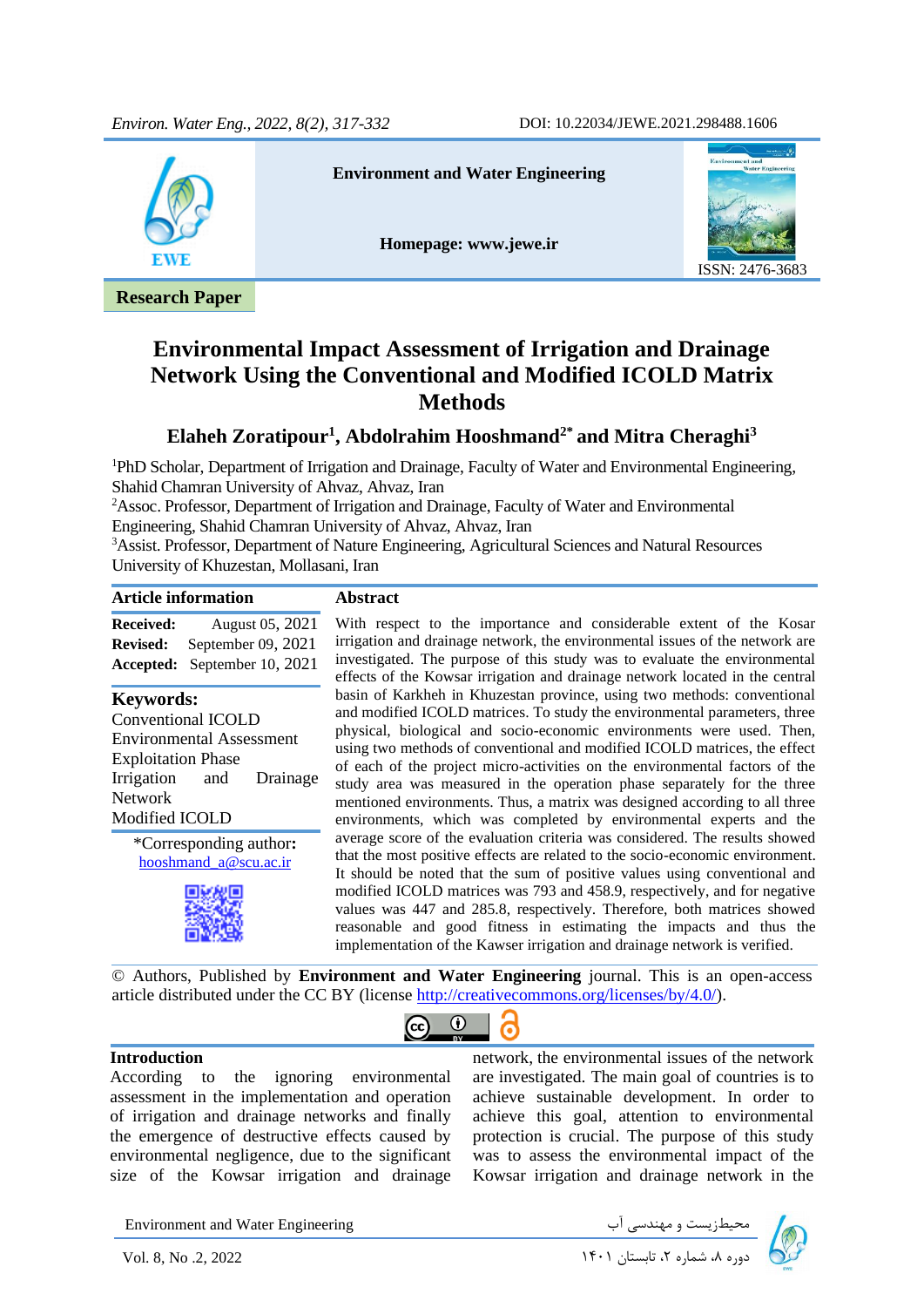318

central Karkheh basin in Khuzestan province, using two methods; Conventional ICOLD matrix and Modified ICOLD matrix.

#### **Materials and Methods**

In this study, operational phase activities were studied in three physical, biological, and socioeconomic environments. According to the study area, field visits and interviews of environmental, irrigation, and drainage experts, water, geology, water, economic resources, and their comments on the irrigation and drainage network were evaluated. To increase the accuracy in the scoring process, the questionnaire was used, which was designed according to all three matrix environments completed by experts and environmental experts, and the mean scores were evaluated. In assessing the reliability of the questionnaire, Cronbach's alpha was used and Cronbach's alpha coefficient was calculated. In addition, the parameters of each triple environment were determined by environmental experts and consulted with them.

In the modified ICOLD matrix method, to quantify the effect of project activities on various aspects of the environment, quantitative coefficients are used with some of the symbols used in the conventional ICOLD method. The impact factor used in this method was determined by multiplying the proposed figures for the time of occurrence of the effect and its continuity. Table (1) shows the symbols and coefficients used in this method. In the modified ICOLD matrix, the duration factor was reduced to have a more effective analysis in assessing environmental impacts and to show the effect of duration on the parameters under study in a more accurate way. According to the evaluation made using the conventional and modified ICOLD matrix and by averaging all the questionnaires completed by environmentalists, the identity matrix of physical, biological, and socioeconomic effects of the Kosar irrigation and drainage network was determined in the operation phase.

Table 1 The symbols and coefficients used in the modified ICOLD matrix

| Coefficient | Condition | symbol | Type of impact       | Coefficient | Condition   | symbol | Type of impact |
|-------------|-----------|--------|----------------------|-------------|-------------|--------|----------------|
|             |           |        |                      |             | Short term  |        |                |
| 0.7         | Temporary |        | Continuity of impact | 1.25        | Medium-term | М      | Time of impact |
| 1.5         | Permanent |        |                      | L.5         | Long-term   |        |                |
|             |           |        |                      |             |             |        |                |

#### **Results**

The results showed that the most positive impacts using these two methods are related to the socioeconomic environment and the most negative impacts are related to the biological environment. Moreover, the results showed a very good fit between the two matrices in environmental assessment. It is necessary to mention, that the total of positive values using common and modified ICOLD matrices were 793 and 458.9, respectively, and negative values were 447 and 285.8, respectively. According to the results of the final scores for two conventional ICOLD and modified ICOLD matrices in different environments of the irrigation and drainage

network, the results in two physical and socioeconomic environments suggested the superiority of positive and constructive effects of project performance relative to the total negative scores obtained from the evaluation of environmental impacts. It is noteworthy that, the sum of positive scores in the physical environment due to the constructive effects of factors such as the earth's shape and the quality of soil resources and the positive effects of all physical parameters is higher than the environment. Table 2 tabulates the total final scores of conventional and modified ICOLD matrice in the triple environment

Table 2 Total final scores of conventional ICOLD matrix in the triple environment

| Matrix       | <b>Total Scores</b> |          | Socio-economic<br>Impacts |        | Ecological Impacts |          | <b>Physical Impacts</b> |          |  |
|--------------|---------------------|----------|---------------------------|--------|--------------------|----------|-------------------------|----------|--|
| Conventional | Negative            | Positive | Positive<br>Negative      |        | Negative           | Positive | Negative                | Positive |  |
|              | 447                 | 793      |                           | 480    | l 50               | 99       | 185                     | 214      |  |
| Modified     | 285.84              | 458.96   | 64.99                     | 257.16 | 17.35              | 70.95    | 103.5                   | 130.85   |  |

#### **Conclusion**

In the environmental impact assessment, over time, each activity has a positive and negative effect and will help reduce adverse environmental effects by identifying them.

Therefore, in this study, both matrices showed good and reasonable estimation in the assessment of the impacts and as a result, the implementation of the Kowsar irrigation and drainage network.

**Environment and Water Engineering** 

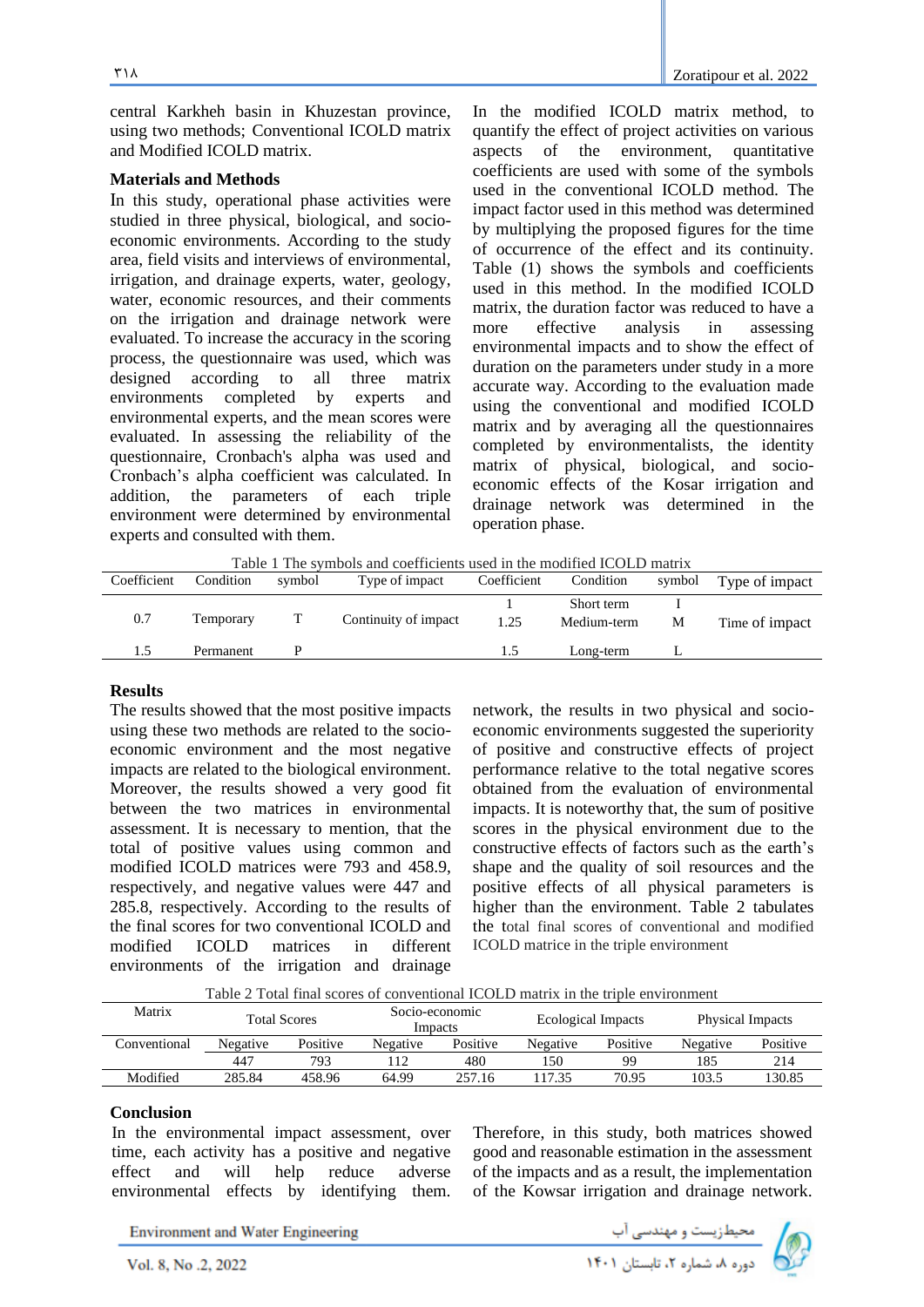The main conclusions of this research work could be summarized as:

1. The results of the two methods of conventional ICOLD matrix and modified ICOLD were consistent with each other and it can be confirmed, according to the superiority of positive and constructive points, the implementation of the Kosar irrigation and drainage project.

2. In an environmental assessment, it is determined over time that each activity has a positive and negative effect, and identifying them will help reduce the adverse effects on the environment.

3. Assessing the environmental effects of the projects will increase the quality of the environment, increase the level of welfare, reduce public dissatisfaction and prevent the destruction of natural landscapes. This will eventually lead to sustainable development.

4. In an environmental assessment, the negative effects of the project can not be ignored but it is

necessary to try to reduce their effect and use solutions. Therefore, in order to achieve sustainable development, it is recommended to observe all environmental conditions, rules, and regulations in construction projects and the operation of irrigation and drainage networks.

#### **Acknowledgment**

We are grateful to the Research Council of the Shahid Chamran University of Ahvaz for financial support (GN:SCU.WI1400.144). In addition, Khuzestan Water and Electricity Organization and Karkheh and Shavar Company are thanked for their cooperation in collecting information.

#### **Data Availability**

The data used in this research are presented in the paper.

#### **Conflict of Interests**

The authors of this paper declare no conflict of interest regarding the authorship or publication of this article.

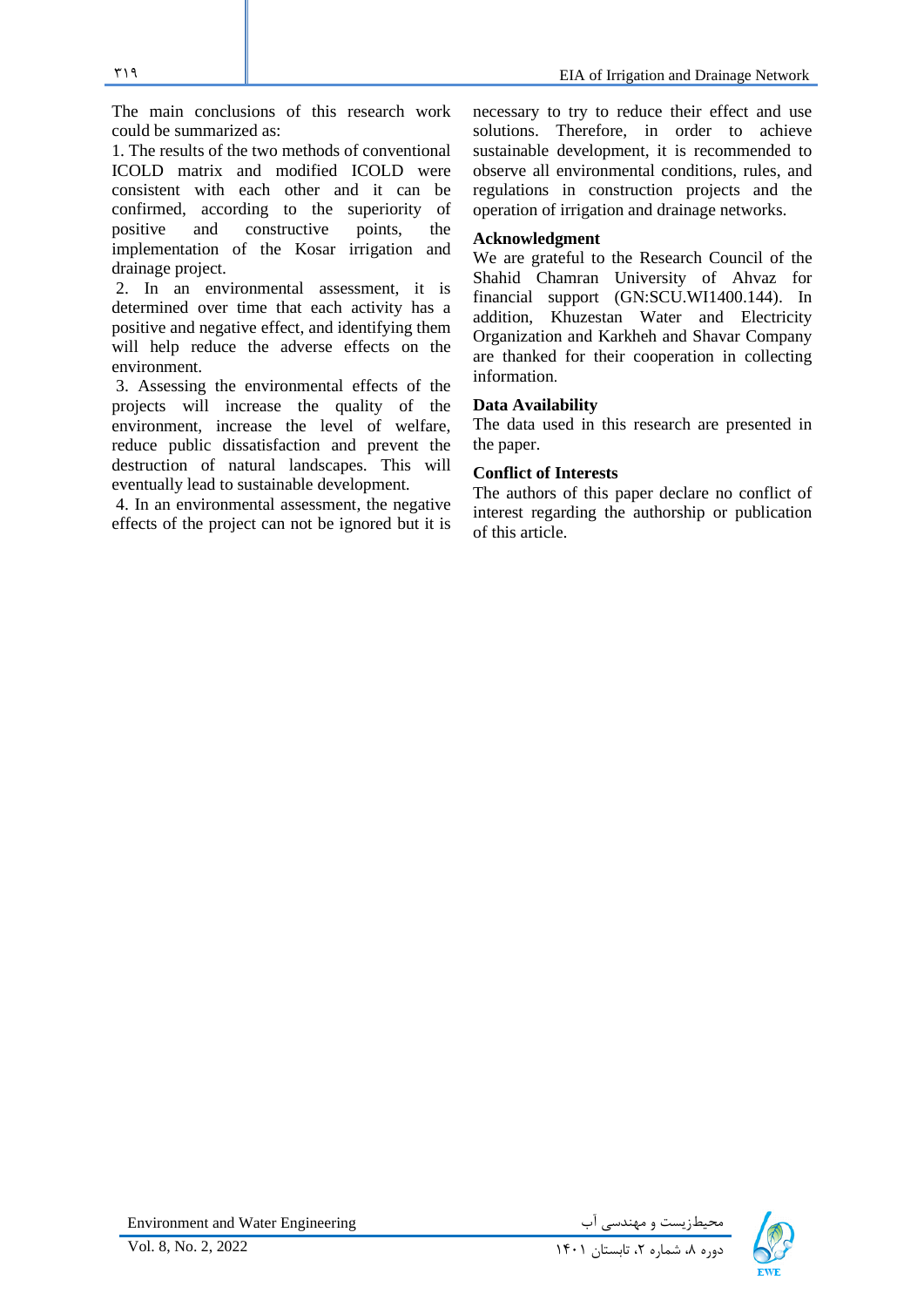#### **I** ^ä j "ÚaÕÛu ¢ã° a‰

Homepage: www.jewe.ir

ISSN: 2476-3683

 $\ddot{a}$  |  $\beta\hat{U}$  r **ÞIW**Ð

# Ÿ å WÕE Û Û ¨|Ý kÂw jkmä ¦ Êß Ûã -kan^ÞÊo¥ ä v¢ ã ° a%õt j-<del>z</del>jä nhã-j **Ý** ¥†î ©j " **Č**å^Û**Û**j -Õ "Čtå^

<sup>"</sup>ä½<del>,</del> j—wéŨ''"Ű¥ÜBÔæ̂—Ñ, ơ ≟–Ürä∨-"ÞàlĴ

½Y€Ë∙YY¼ÂAÝMŠQY|ÌÆ‹—ÃÌZ⁄»́ŒÁ¿Y[M,Êd‡ËÀ∙Æ»Ã|°Œ¿Y{,ÊŒ°Å•ÁÉ∙. ½Y€Ë∙YY*ŶkeĂ*YY¥Â¼Âq⁄¦ÌÆdィËvĤz⁄»OEÁ¿Y{W[ʇ|ÀÆ»Ã|°OE¿Y{,ÊOE°Å∙. ½Y€¿ËZYIÔ,VÊ,Ê^À?Z—f‡věÃĘZAAÁZÁQŠĒŸ,ÃdÌZ^—<del>Ũ</del>EI¿ÀYÆ»,●ÄŽZÁ1€¥

| ÞÑKÆÓt k <sup>1</sup> î ±j                | Ý" aÊ,                                                                                                                                                                                                                              |
|-------------------------------------------|-------------------------------------------------------------------------------------------------------------------------------------------------------------------------------------------------------------------------------------|
| )u Átå <sup>r</sup> k å-kv                | İ^‹ ÊÌ v̂ Lë ●¶ W Z ^ » , ∈ i  ¯ Ê Œ ¶ Å Zot Á‡ ÁE • oZ ÌÌ Ä≰ 『NÅ Ä                                                                                                                                                                 |
| ¨)ã —Î Ùkrk å-kv                          | $\hat{E}$ OE $\circ$ Å • Á $\hat{E}$ • Z $\hat{+}$ $\hat{I}$ M » «Ä $\hat{Y}$ $\hat{\epsilon}$ i $Y\hat{E}$ $\hat{E}$ $\hat{E}$ $\hat{E}$ $\hat{E}$ $\hat{E}$ $\hat{Y}$ $\hat{F}$ $\hat{F}$ $\hat{Y}$ $\hat{F}$ $\hat{F}$ $\hat{Y}$ |
| ")£-årk&                                  | $1\,\hat{A}$ ‡€ $\forall$ †Ë€Ë $\hat{Z}$ ⁄l≫ ‰Á• Á{ ®¼¯ Ä] ,½Zf‡•Ây ½                                                                                                                                                               |
| ã " a∯ä kßÝšjÛ                            | Êf^Ë∙,ʰË,̧Êf∸ÎËèèvćÉZYÅ€f»YÄ{ZÂxÃ] Ês‡Ô∙€Y]                                                                                                                                                                                         |
| $\tilde{A}$  s $\hat{O} \cdot Y$          | °ËΜ Á <sup>1</sup> ‡€»   °ËΜ †Ë€eΖ» ‰Á• <del>Ấ</del> γ̃Ζ•»                                                                                                                                                                          |
| <sup>1</sup> $\hat{A}$ $\uparrow \in$ $x$ | ◆Z§◆{,ÊeZ⋅Zđ»ËÄ-¶~xÀY»ÂËzôŘEZJ˧§€Y—®Ë,€ÃÅ‹€                                                                                                                                                                                         |
| Êf^ËPv» Ê                                 | - I Ä ># E Å ÄÄ ]m ZÂ∯ec •  ¾ Ë   ]   ‹ à   I -rì À \$ Ä Å = ® x º ¨ eà ·                                                                                                                                                           |
| $Ê$ Œ $^{\circ}$ Å $\bullet$ Á I          |                                                                                                                                                                                                                                     |
| É∙YÃ{€/                                   | Ä] •Â]€» d^ŠjÌ»] ÄÄY‱ÆZYYŒE & ËËE ÆE * É]ZËsi•`<br>•Y Ã{Z¨f‡‰•Z•]Yd¶j»•Æ̃"ZZAÅÄ»],1d•∄Ô]≯ €{ÊŸfZ«¼fn                                                                                                                                |
| ``)I U¢ÕÝ Út äJU                          | Ê ¨À ‰É∙ZYÅÉY€Á,Á€]Y€Ä]∖ÄGÔGAeçY°ËM Á <sup>1</sup> ‡€                                                                                                                                                                               |
| hooshmand a@scu.ac.ir                     | •Υ Ê¬~À» Á [Ây {•ÁΜ€] cΥ€i{YÂÊ]ΖËA••Υμ{·                                                                                                                                                                                            |
|                                           | √Æ <sup>1</sup> ,»  ÌËPe {∙»É <del>G</del> ¤2Â1,NÊ0ÄÄ.↑γÃ(∳¿∰AYÀ{nhYY                                                                                                                                                               |
|                                           |                                                                                                                                                                                                                                     |

**Ä»|¬»**

 •Y d᠈ZŠuZÉqZ¥ÀAË]€eY ËİËŪ ,%⊱YÄ€AËŸ¤4€mY Á gY|uY ,ËËY~£ {Y» Ä] •Y [¸˜»Ã{Z¨f‡Y •œÀ» Ä]Y• ÊŒ°Å• ÁÉ•ZÌ]M ÉZÅ ÃÁ€a (Naranjo et {{€³ ʻʬ¸e½ZÆm€‡Y€‡•{ ZźfˆÌ‡Â¯Y لِ 1⁄2{• ºÁ€]\m.» ,ž»YÂun2020∯3¦¿Â¯dÆïjĒÄZç∯SaAndZh=`XK{€¯ (EZËA-famīzeY) Y ,[M —ĽZŽÅel7≵1⁄ÃN∫Ë—•Ìv»ÊeZÌu €•Z—ÀËŸ€E{Z •ę́ µÂ ve Á €Ì̤eàÄ{Ĵ≹?nËY h •Y Ė€İªÄ sm ĖY€] ËË⁄ZİĄI•ŽnAŽAÄ»ÉA•Z34;\${≴¥¥EÄXX¥ãmĒEYţ̃?√≨Än¥)»Á Ë İ^— (Komasi |˷Y¼¿ ¾ËİÀv)≫e ∖oË^€zee Á¦ZaÉea\*{aÄdo Mayat2015) |‹ ŽE]» Ë Œ ÅÅ Ē ● Z İ] M

| <b>Environment and Water Engineerir</b> | $[M \hat{E} \ddagger   \hat{A} \angle E \dot{A} V]$ |
|-----------------------------------------|-----------------------------------------------------|
| Vol. 8, No .2, 2022                     | ½ Z f ^ ]ÃZ∙eZ ½Ã‹                                  |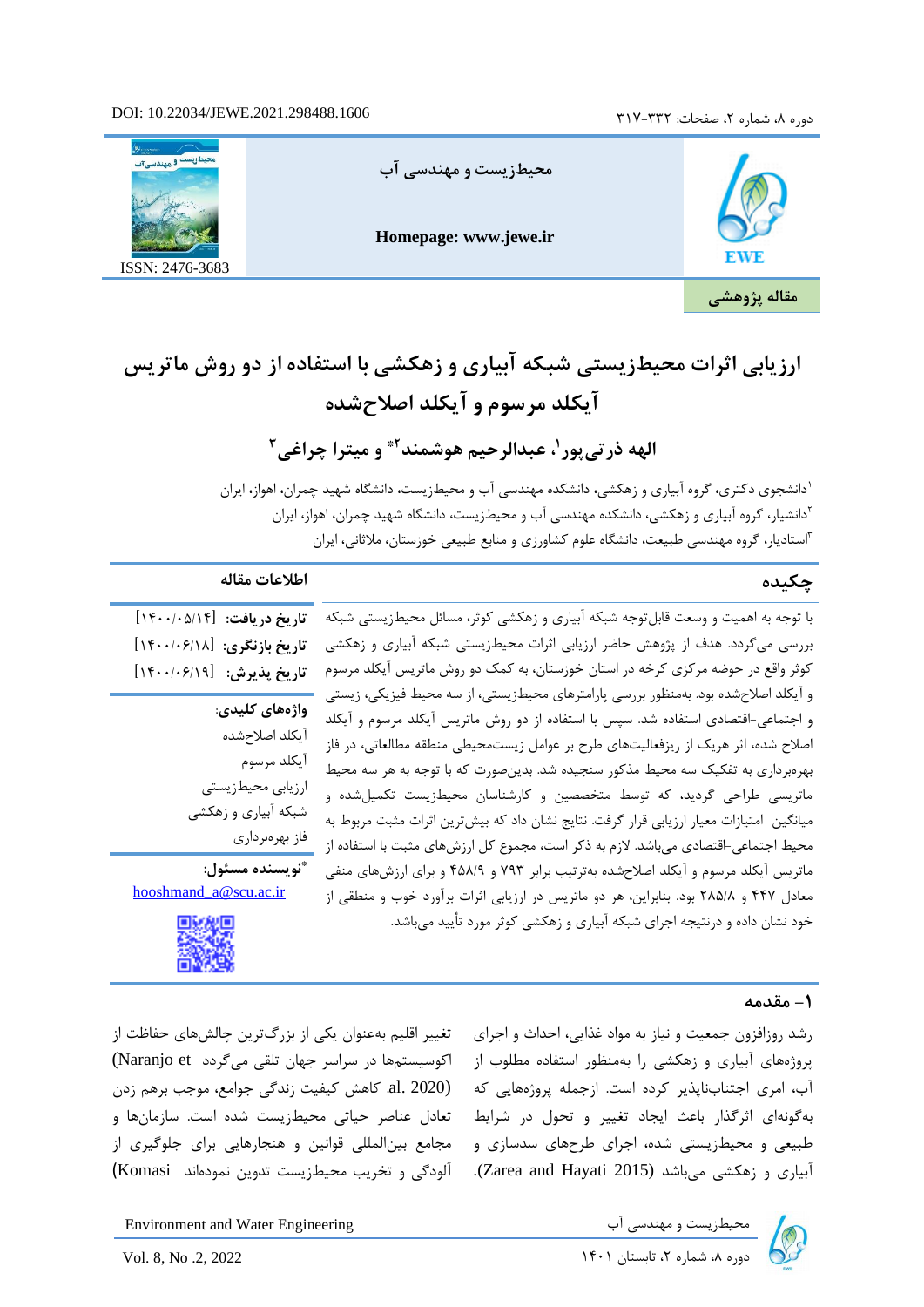(a2019 Beiranvand and. در حال حاضر، کاربرد فن رزیابی اثرات محیطزیستی (EIA)<sup>۱</sup> برای توسعه پروژهها و ساختارهای مختلف در بیشتر کشورهای جهان پذیرفته و در حال انجام است. از این فن برای شناسایی و پیشبینی اثرات اجتماعی و محیطزیستی یک پروژه جهت تصمیمگیری معقول در اجرای طرح استفاده گردیده و منبعی برای ایجاد توسعه پایدار است (2017 .Nahvi et al). بر این اساس بهمنظور دستیابی به توسعه پایدار، اجرای یک پروژه باید بهگونهای باشد، که در درازمدت و کوتاهمدت شامل بیشترین مزایا و کمترین آسیب برای محیطزیست باشد ) Padash 2019 Ataee and). لذا EIA ابزاری کارآمد برای پشتیبانی از تصمیمگیری ها در ارتباط با پیامدهای محیطزیستی یک طرح میباشد و هدف آن، حفاظت از محیط زیست و ارتقاء توسعه پایدار در سطح استراتژیک میباشد .Jie et al.

(2010 فرآیند EIA برای مدیریت و حفاظت از محیطزیست در هر فناوری ضروری میباشد . بهطورکلی، وجود اثرات مثبت و منفی و همچنین اقدامات محیطزیستی پروژه آبیاری به مواردی از قبیل محیط فرهنگی-اجتماعی، وضعیت بهداشت محل اجرای پروژه، فناوری پذیرفتهشده ، چارچوب قانونی، نهادی و سیاستی و شرایط محیطزیستی پاییندست منطقه بستگی دارد. بنابراین باید با EIA به حفاظت از محیطزیست و توسعه اقتصادی اهتمام ورزید Gadissa( (2018 و جهت پیشگیری و کنترل وقایع، در ابتدا پیامدها و اثرات پروژهها بر محیطزیست شناسایی و پیشبینی گردند، سپس اقدام به اجرای صحیح آنها شود and Komasi( (b2019 Beiranvand. همچنین ماده 105 قانون برنامه سوم توسعه، یکی از قوانین بسیار معتبر و ارزشمند در EIA بوده، که بنا به این دستورالعمل ارزیابی محیطزیستی کلیه طرح ها، براساس ضوابط توصیه شده از جانب شورای عالی حفاظت محیطزیست انجام میگیرد (Ataei et al. 2018b). لذا تهیه و ارائه گزارش های EIA برای همه پروژهها الزم و ضروری است. در این راستا پژوهشهایی در داخل و خارج از کشور صورت گرفته که از آن جمله میتوان به مطالعه این .کرد اشاره Komasi and Beiranvand (2019a) پژوهشگران به EIA سد ایوشان در مرحله ساخت و بهرهبرداری با استفاده از روش ماتریس آیکلد<sup>۲</sup> و ماتریس ارزیابی سریع پرداختند. اثرات اجرای طرح سد ایوشان در دو

بیولوژیکی، فیزیکی-شیمیایی، اقتصادی-اجتماعی، فرهنگی و استراتژیکی را مورد بررسی قرار دادند. نتایج نشان داد، در هر دو ماتریس نتایج مطلوب میباشند و بیش ترین امتیازات منفی مربوط به محیط فیزیکی میباشد. درنهایت با استفاده از ماتریس آیکلد، صحت نتایج در EIA سد ایوشان تأیید گردید. همچنین )2019( Kouzehgar and Dehnavi در پژوهش خود به بررسی و مقایسه نتایج حاصل از EIA با استفاده از ماتریسهای آیکلد و آیکلد اصالحشده در مرحله ساخت سد خاکی پیغامچای کلیبر پرداختند. نتایج نشاندهنده افزایش ارزش اثرات مثبت و منفی بهترتیب بالغ بر %66/8 و %15/2 در روش آیکلد اصالحشده نسبت به آیکلد مرسوم بود. )b2018 ).al et Ataei نیز در پژوهش خود به ارزیابی مؤلفههای محیطزیستی احداث شبکه آبیاری و زهکشی بند فیضآباد در استان فارس در راستای توسعه روستایی با استفاده از ماتریس آیکلد پرداختند. یافتهها نشان داد که پیامدهای واردشده طرح بر کل محیطزیست مثبت بوده است و اجرای طرح شبکه آبیاری و زهکشی بند فیضآباد با رعایت استانداردها بالمانع میباشد. در پژوهشی دیگر در شیلی، EIA با استفاده از معیارهای ارزیابی در مقایسه با کشورهای دیگر مورد ارزیابی قرار گرفت تا تقاضای رو به رشد جامعه برای ایجاد یک سیستم EIA معتبر و قابل اعتماد را فراهم کند (Rodriguez-Luna et al. 2021). درنهایت الزم به اعمال اصالحات در سیستم EIA و بهبود قوانین محیطزیستی میباشد. (2020) .Darzi- Et al Naftchali در پژوهشی تحت عنوان ارزیابی محیطزیستی و اجتماعی در سطح شبکه آبیاری و زهکشی در شمال ایران، به بررسی EIA قبل و بعد از اجرای پروژه های آبیاری پرداختند. نتایج نشاندهنده پایداری روستایی، افزایش امنیت، توسعه گردشگری، توسعه فرهنگی، اعتماد و همبستگی اجتماعی، مشارکت اجتماعی و ارتقای کیفیت زندگی میباشد. (2019) Izadi et al. زندگی میباشد. ایستگاه پمپاژ آب در دشت بچه بازار در ایران با استفاده از روش ماتریس پرداختند. تأثیرات هر فعالیت پروژه بر روی اجزای محیطزیستی در دو مرحله ساخت و بهرهبرداری سنجیده شد. یافتهها نشان داد که تأثیرات محیط زیستی HA به Ataei et al. (2018a). پروژه مثبت بوده است. پروژههای تغذیه مصنوعی در دشت همامی، واقع در استان

فاز ساختمانی و بهرهبرداری به تفکیک در محیطهای

Environment and Water Engineering دیگرزیست و مهندسی آب ۴۰۰ Environment and Water Engineering<br>دوره ۸، شماره ۲، تابستان ۱۴۰۱ I۴۰۱ دوره ۸، شماره ۲، تابستان ۱۴۰۱ Ivol. 8, No.2, 2022

فارس، در ایران پرداختند. براساس یافتهها ، بیشترین

<sup>1</sup>Environmental Impact Assessment 2 ICOLD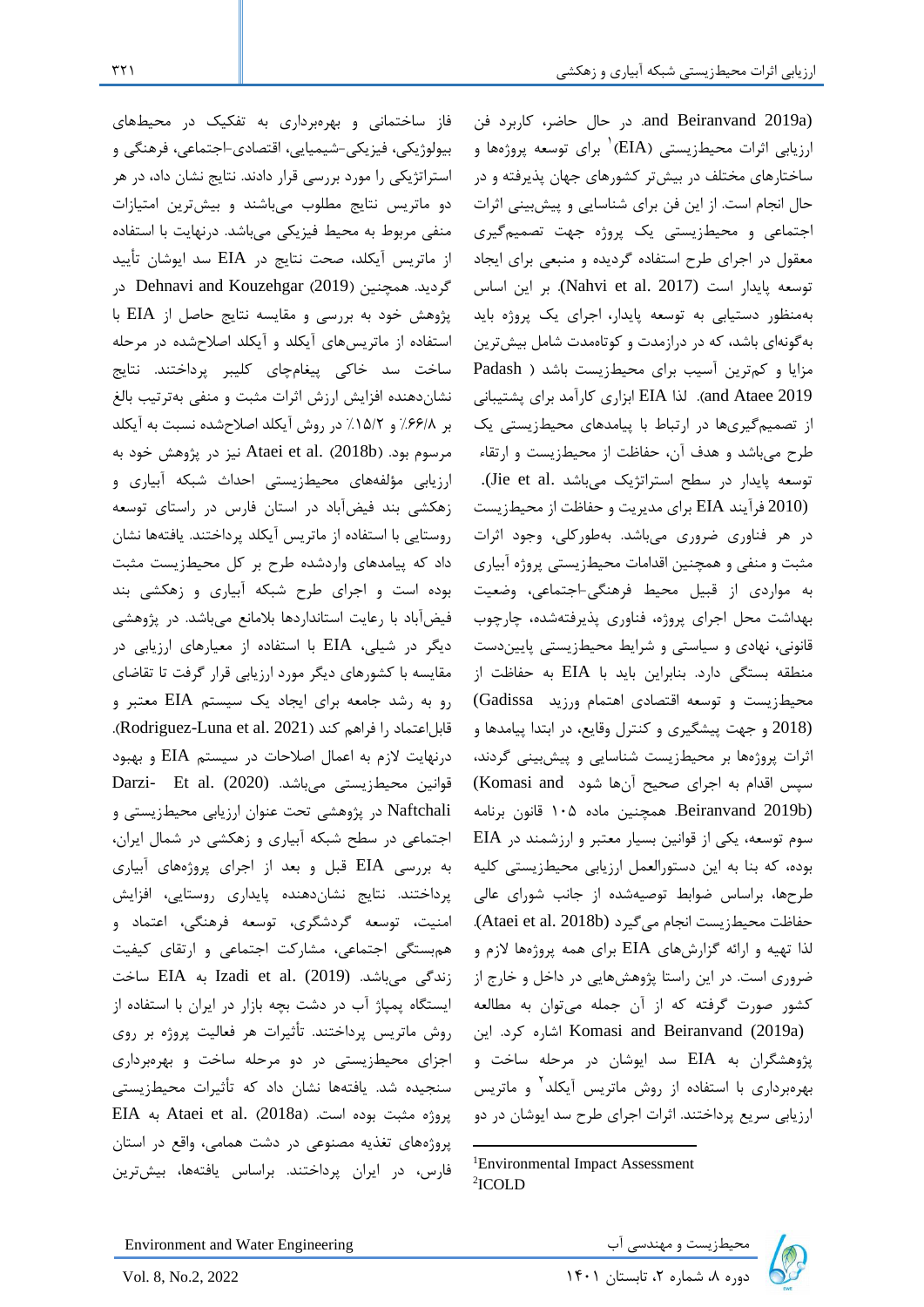امتیازات مثبت مربوط به محیط اجتماعی- اقتصادی بوده، همچنین در محیط های زیستی و فیزیکی اثرات منفی اعمال شده بیش از اثرات مثبت می باشد. .Izadi et al (2017) اثرات اجتماعی-اقتصادی، فرهنگی، فیزیکی و محیطزیستی شبکه آبیاری و زهکشی کاوور واقع در استان فارس را با استفاده از ماتریس آیکلد ارزیابی کردند. نتایج نشان داد، با ساخت و بهرهبرداری از شبکه آبیاری و زهکشی در دشت کاوور، تأثیرات مثبت قابلمالحظهای در منطقه مشاهده خواهد شد. Ashofteh et al. (2016) به ارزیابی چندمعیاره اثرات محیطزیستی شبکه های آبیاری سد شهریار واقع در استان آذربایجان شرقی در ایران با روش مرسوم ماتریس پرداختند. نتایج نشان داد ، اجرای طوالنیمدت پروژه اثرات مطلوبی بر مؤلفههای اجتماعی-اقتصادی و فرهنگی خواهد داشت و بیشترین امتیازات مثبت، مربوط به محیط مذکور است، همچنین در صورت اجرای طرح، مجموع امتیازات اثرات مثبت در هر سه محیط فیزیکی، زیستی و اجتماعی- اقتصادی بیشتر میباشد. Sharifipour et al. (2019) زهآ ب شبکه های آبیاری و زهکشی در دو محل غرب رودخانه کارون و جنوب رودخانه کرخه را مورد بررسی قرار دادند، لذا مدلی توسعه داده شد که بتواند کمیت و کیفیت زهاب را در طول دوره بهرهبرداری پیشبینی کند. نتایج گویای این بود، تخلیه زهاب به خلیجفارس، آسیب کمتری بر محیطزیست نسبت به سایر گزینه ها داشته است. مطابق بررسیهای صورت گرفته، پژوهشهای جامع و مستندی درزمینه تعیین EIA شبکهها در فاز بهرهبرداری انجام نشده و اغلب این پروژهها بعد از عملیات اجرا، در مرحله بهرهبرداری از پیامدهای سوء مح یطزیستی برخوردار بوده و باعث کاهش کیفیت منابع آب و خاک میگردند. همچنین با توجه به سرمایهگذاریهای انجام شده، توجه به ابعاد محیط- زیستی پروژه قبل از اجرا الزم و ضروری میباشد و یکی از ارکان توسعه پایدار است. قابلبیان است، دو ماتریس آیکلد مرسوم و آیکلد اصالحشده قابلیت ارزیابی اثرات کلیه فعالیتهای انجام شده در شبکه آبیاری و زهکشی کوثر را، بر پارامترهای محیطزیستی به تفکیک محیطهای فیزیکی، زیستی و اجتماعی- اقتصادی دارد، لذا با توجه به وسعت قابلتوجه شبکه آبیاری و زهکشی کوثر در استان خوزستان و حجم قابلتوجه زهاب تولیدی، EIA شبکه آبیاری و زهکشی کوثر، در سه محیط فیزیکی، زیستی و اجتماعی -اقتصادی در

فاز بهرهبرداری مورد ارزیابی قرار گرفته و راهکارهایی جهت کاهش اثرات مضر، ارائه میگردد.

# **-2 مواد و روش کار -1-2 منطقه موردمطالعه**

شبکه آبیاری و زهکشی کوثر در km 25 شمال اهواز و حدفاصل محور اهواز - اندیمشک قرار گرفته است. تأمین آب این شبکه به وسیله ایستگاه پمپاژ به صورت مستقیم از رودخانه کرخه صورت میگیرد. شبکه آبیاری و زهکشی کوثر دارای مساحت تحت پوشش ha 16350 میباشد. منطقه موردنظر بین عرض شمال ́25 31° تا ́40 31° و طول شرقی ́37 48° تا ́42 48° قرار داشته و ارتفاع متوسط آن m 22 نسبت به سطح دریای آزاد میباشد. خصوصیات اقلیمی محدوده طرح، در تابستان متأثر از تودههای هوای گرم و خشک و در سایر فصول تحت تأثیر آبوهوای مدیترانهای، رطوبت نسبی باال و بارندگی کم میباشد. شکل )1( موقعیت منطقه مطالعاتی را نشان میدهد.

## **-2-2 روش انجام پژوهش**

در این پژوهش به بررسی EIA شبکه آبیاری و زهکشی کوثر واقع در حوضه مرکزی کرخه در استان خوزستان، به کمک دو روش ماتریس آیکلد مرسوم و آیکلد اصالحشده پرداخته شد. روشهای مختلف و متعددی برای EIA پروژهها وجود دارد. بررسی سابقه روش های ارزیابی نشان میدهد ، که در ابتدا پنج روش اصلی مورداستفاده کارشناسان قرار گرفته است. این روش ها شامل کارشناسی ویژه، چکلیستها، ماتریسها، شبکهها و رویهم گذاری الیهها میباشد

 (2018 .al et Motamedi(. روش ماتریس حالت تکاملیافتهای از چک لیست های دوبعدی است، که با توجه به کمی نمودن نتایج طرح، در صرفه جویی زمان و هزینه (Ashofteh and Bozorg-Haddad هستند سودمند .2019)

ماتریسها، روابط علت و معلولی بین اقدامات انجام شده در هر طرح را با پارامترهای محیطزیستی موردبررسی قرار میدهند. روش ماتریس، روشی کمی است، در صورت کمتجربه بودن ارزیاب و ارزش دهی غلط بهدلیل میانگینگیری از تمام پارامترها، اشتباه تا حد زیادی تعدیل میشود و در کل نتیجه خللی وارد نمیشود and Komasi( (a2019 Beiranvand. در پژوهش حاضر بهمنظور بررسی



Environment and Water Engineering دیگرزیست و مهندسی آب ۴۰۰ Environment and Water Engineering<br>دوره ۸، شماره ۲، تابستان ۱۴۰۱ I۴۰۱ ایستان ۱۴۰۱ Ivol. 8, No. 2, 2022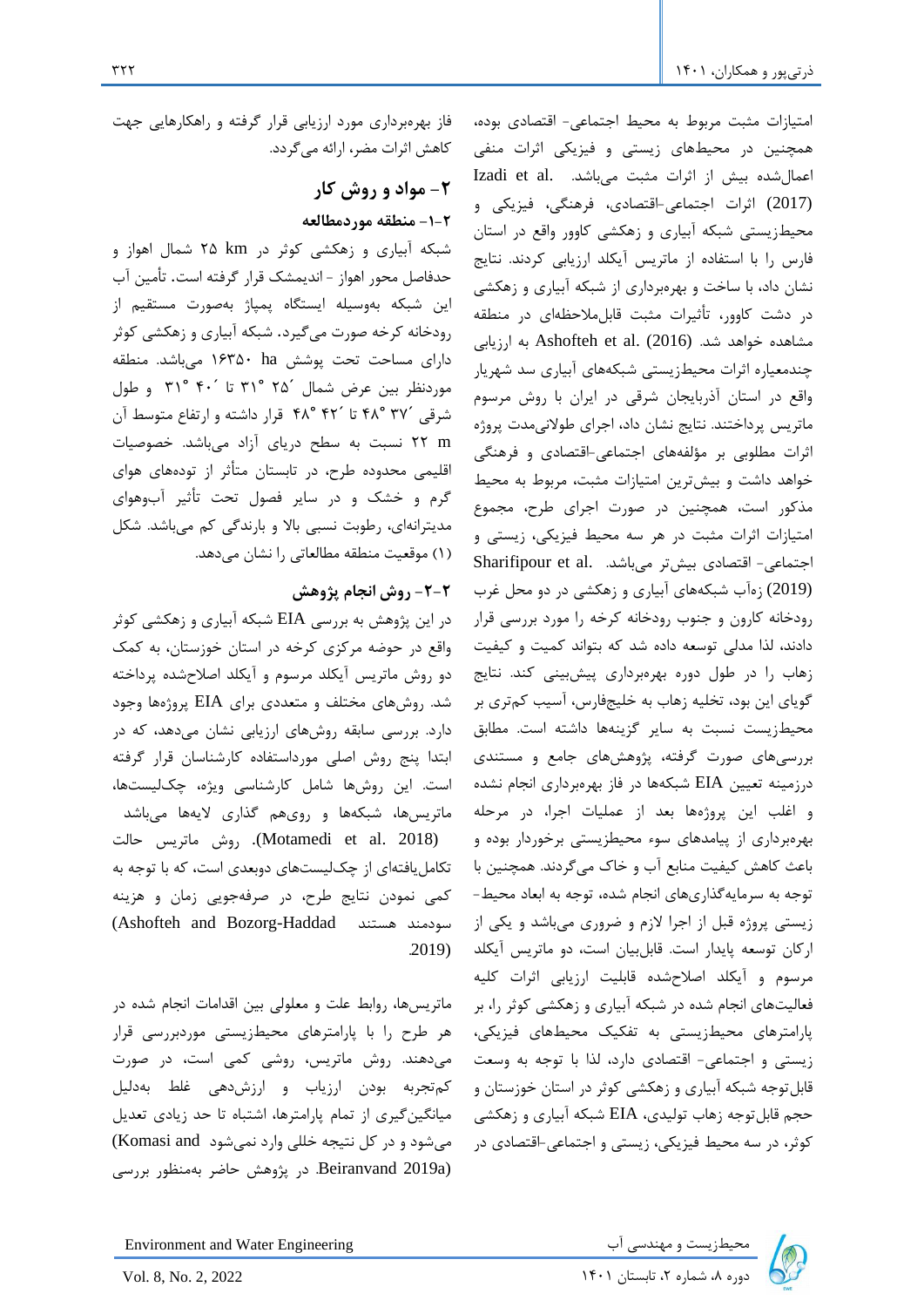

EIA شبکه آبیاری و زهکشی کوثر در استان خوزستان، در از دو ماتریس آیکلد مرسوم و آیکلد اصالحشده استفاده فاز بهرهبرداری، برای دقت باال در عملکرد و ارزیابی گسترده، گردید.

شکل -1 موقعیت منطقه مورد مطالعه Fig. 1 Location of the study area

ماتریس ایکلد یکی از فنهایی است که با استفاده از ان §فعالیتهای پروژه بر روی جنبههای مختلف محیطزیست از میتوان نتایج کیفی EIA را در یک پروژه بهصورت کمی ضرایب کمی متناسب با برخی از عالئم بهکاررفته در روش پارامترهای محیطزیست میباشد. ماتریس آیکلد بهعنوان یک این روش، از حاصلضرب ارقام پیشنهادی برای زمان وقوع اثر روش سازمان یافته با چارچوبی فشرده، توانایی ارزیابی و و تداوم آن تعیین میگردد Dehnavi and Kouzehgar. نعیین میزان اثربخشی پروژهها را در مراحل ساخت و ۔ (2019 در جدول (۱) نمادها و ضرایب مورد استفاده در این بهرهبرداری را بهطور جداگانه دارد (Ataei et al.2018a). روش نشان داده شده است Dehnavi and Kouzehgar) در روش ماتریس آیکلد اصلاحشده، برای کمی نمودن اثر ۔ (2019 در ماتریس آیکلد اصلاحشده، فاکتور مدت زمان اثر آیکلد مرسوم استفاده میشود. ضریب تأثیر مورد استفاده در

بیان کرد. از مزایای این ماتریس، بیان ویژگیهای هر اثر بر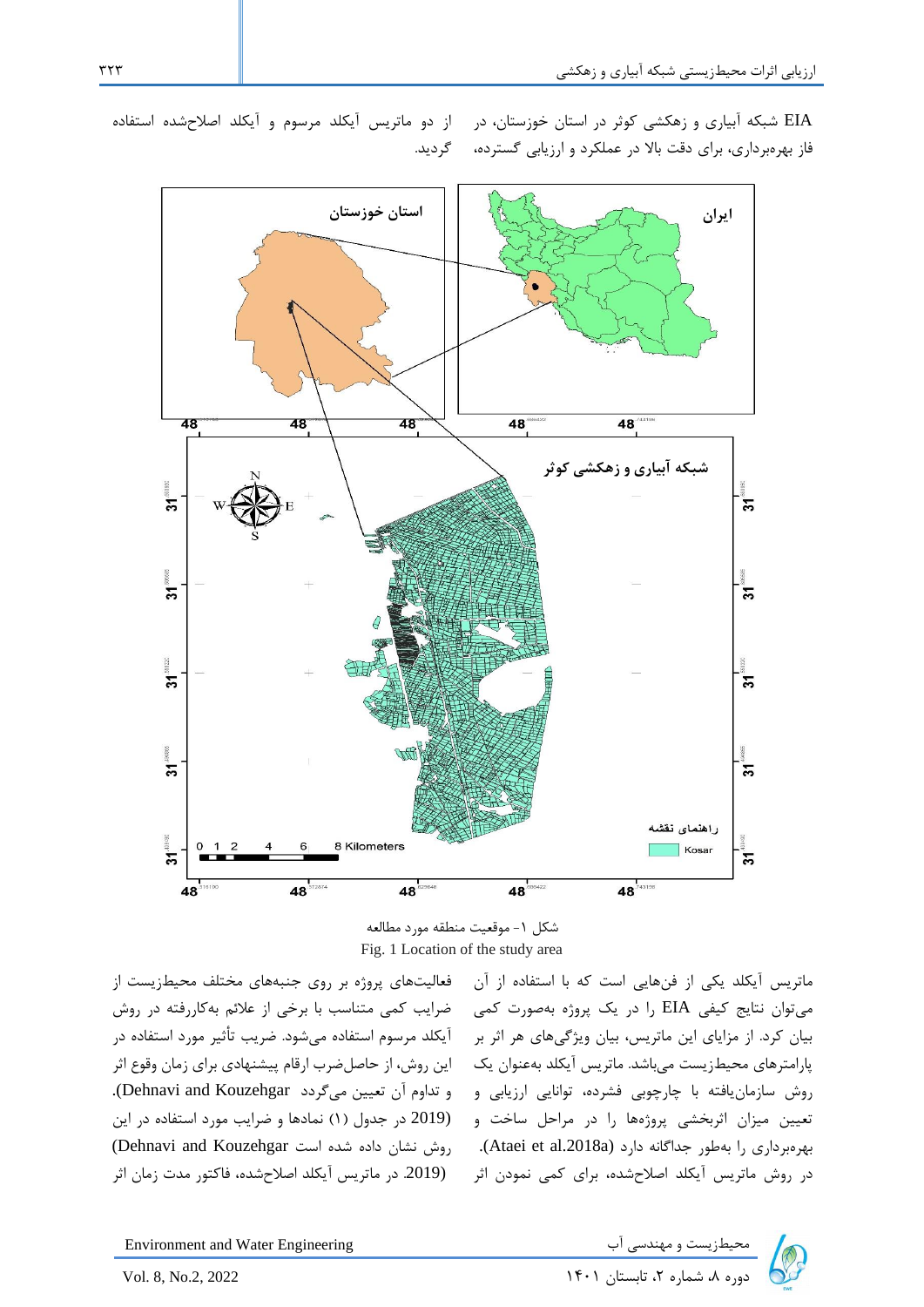به مقداری کمی تبدیلشده تا تحلیل مؤثرتری در EIA بهگونه ای دقیقتر نمایان سازد. داشته و تأثیر مدت زمان را بر پارامترهای تحت بررسی جدول ۱- نمادها و ضرایب بهکاررفته شده در ماتریس آیکلد اصلاحشده(Dehnavi and Kouzehgar 2019) Table 1 The symbols and coefficients used in the modified ICOLD matrix

| Type of impact       | Symbol | Condition   | Coefficient |
|----------------------|--------|-------------|-------------|
| Continuity of impact |        | Temporary   | 0.7         |
|                      |        | Permanent   |             |
| Time of impact       |        | Short term  |             |
|                      | М      | Medium-term | .25         |
|                      |        | Long-term   |             |

2 و شدت کم با نماد عددی ،1 تداوم اثر، دربرگیرنده اثرات مقطعی با نماد )T )و اثرات دائمی با نماد )P )و زمان وقوع اثر با نمادهای I،M، L بهترتیب بیانگر وقوع کوتاهمدت، میانمدت و بلندمدت مشخص گردید and Komasi( (b2019 Beiranvand. سپس، اثر کلیه فعالیتهای پروژه در مرحله بهره برداری از شبکه آبیاری و زهکشی کوثر، بر EIA در سه محیط فیزیکی، زیستی و اجتماعی-اقتصادی با استفاده از دو ماتریس توسعهیافته آیکلد مرسوم و آیکلد اصالح شده، ضمن مقایسه دو روش ماتریس بررسی گردید. الزم به ذکر است، که پارامترهای موردبررسی هرکدام از محیطهای سهگانه، توسط اساتید دانشگاه و متخصصین محیطزیست شرکت کرخه و شاوور و با مشورت آن ها مشخص شد.

# **-1-3-2 محیط فیزیکی، محیط زیستی و محیط اجتماعی - اقتصادی**

پارامترهای موردبررسی در محیط فیزیکی، شامل کیفیت هوا، آلودگی هوا و صدا، رژیم کمآبی، رژیم سیالبی، شکل زمین، فرسایش خاک، کیفیت منابع خاک، شوری خاک، بار معلق و رسوب گذاری، سطح آب زیرزمینی، کیفیت آب سطحی، کیفیت آب زیرزمینی، که همگی از عوامل بسیار حیاتی و تأثیرگذار بوده و در کوتاهمدت یا بلندمدت با توجه به فعالیتهای انجام شده در پروژه دستخوش تغییراتی خواهند بود. ازآنجاییکه در پژوهش های فراوانی، پارامتر سطح آب زیرزمینی و سطحی و کیفیت آنها بیشترین تغییرات را داشته، لذا کیفیت و سطح آب زیرزمینی و سطحی از مهمترین فاکتورها نسبت به سایر پارامترها محسوب میشود. پارامترهای موردبررسی در محیطزیستی، شامل زیستبوم آبی، زیستبوم خشکی، تراکم و تنوع پوشش گیاهی، گونههای نادر گیاهی، گونههای نادر جانوری، گونههای گیاهی در معرض خطر، گونههای جانوری در معرض خطر، تنوع گونههای جانوری، علفهای هرز، گیاهان آبزی، مهاجرت

در پژوهش حاضر فعالیتهای فاز بهرهبرداری در سه محیط فیزیکی، زیستی و اجتماعی-اقتصادی موردمطالعه و بررسی قرار گرفت. بهمنظور بررسی منطقه مطالعاتی، بازدید میدانی و مصاحبه از متخصصین محیطزیستی، آبیاری و زهکشی، سازههای آبی، زمینشناسی، منابع آب و اقتصادی- اجتماعی صورت گرفته و نظرات آن ها پیرامون شبکه آبیاری و زهکشی جمع آوری گردید و برای افزایش صحت در فرآیند امتیازدهی، از روش پرسش نامه استفاده شد، بدینصورت که با توجه به هر سه محیط مذکور ماتریسی طراحی گردید که توسط متخصصین و کارشناسان محیط زیست تکمیل شده و میانگین امتیازها معیار ارزیابی قرار گرفت. قابلبیان است، روایی و پایایی پرسشنامهها نیز بررسی گردید، لذا روایی محتوایی 1 انجام شد و شاخص CVR برای هر گویه محاسبه گردید. براساس آن گویههای موردنظر متخصصان انتخاب شد. در رزیابی پایایی پرسشنامه، از فرمول آلفای کرونباخ<sup>۲</sup> استفاده شده و ضریب آلفای کرونباخ محاسبه شد. سپس با بهکارگیری روش آیکلد مرسوم نتایج کیفی ارزیابی زیست محیطی پروژه بهصورت کمی بیان شد. در این روش اثر هریک از فعالیتهای طرح بر عوامل زیست محیطی منطقه مطالعاتی در مرحله بهرهبرداری به تفکیک سه محیط بیولوژیکی سنجیده شد. برای دامنه بزرگی اثر، امتیازی بین صفر تا ٣+ و صفر تا ٣- اختصاص یافت Komasi and) (b2019 Beiranvand. در سطرهای ماتریس ریزفعالیتهای پروژه و در ستون های آن پارامترهای محیطزیستی درج گشته و محل تالقی سطر و ستون با استفاده از توصیف کنندههایی بیان گردید. توصیف کنندهها شامل، ماهیت اثر، شدت اثر، زمان وقوع اثر و تداوم اثر میباشند. ماهیت اثر، با عالمتهای + و ،- بهترتیب معرف اثرات مطلوب و نامطلوب، شدت اثر، دربرگیرنده میزان اثرگذاری فعالیتها که شدت زیاد با نماد عددی ۳، شدت متوسط با نماد عددی

1 Item <sup>2</sup>Cronbach's alpha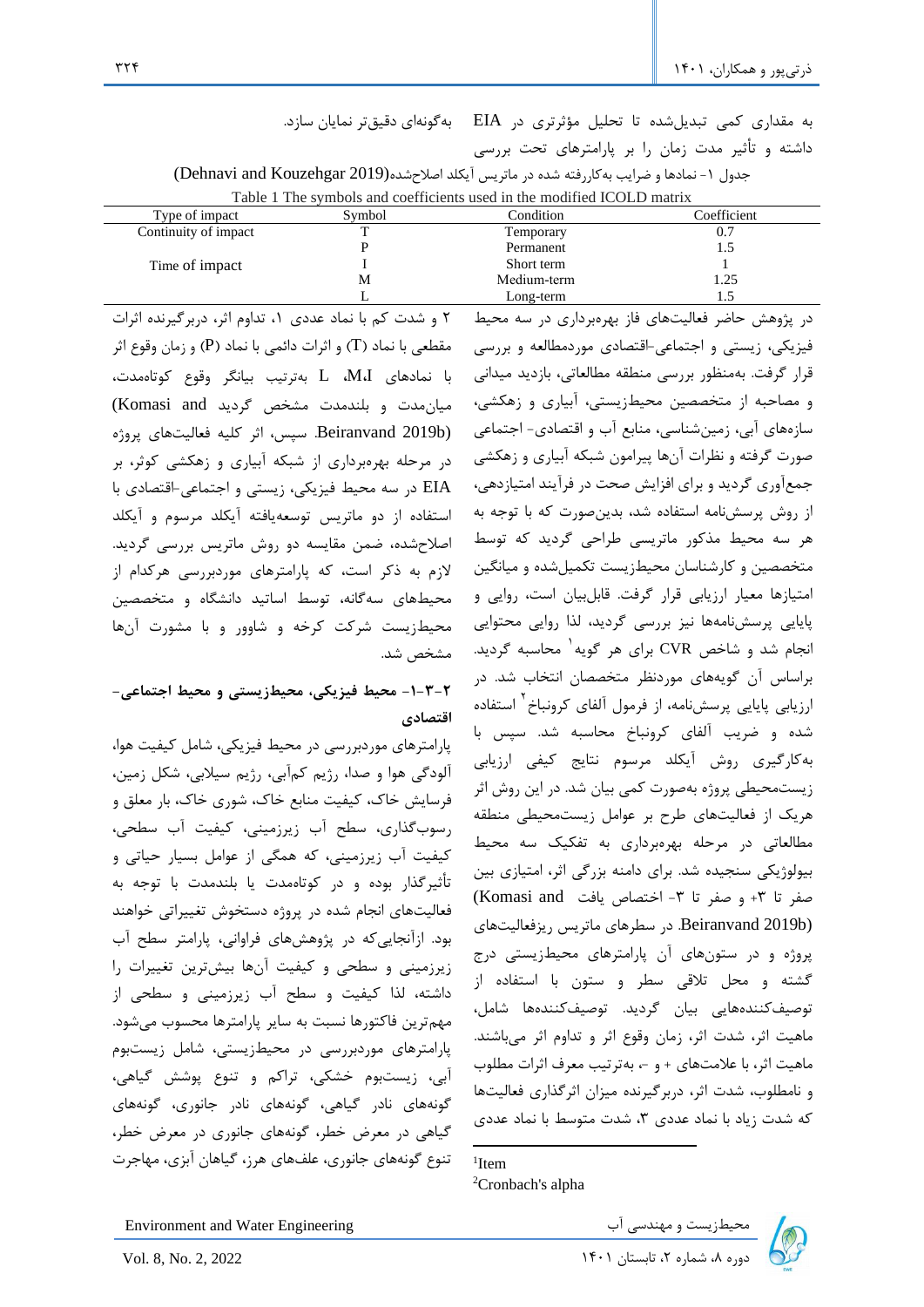نتـــایج EIA در محـــیط فیزیکـــی در جـــدول (۲) نشـــان میدهد کهه، تعهداد کهل اثهرات طهرح در فهاز بههرهبهرداری، 208 مههورد بههوده اسههت کههه از ایههن تعههداد، 114 مههورد معهادل ۵۴٪ آن امتیهاز مثبت و ۹۴ مهورد، معهادل ۴۶٪ امتیهاز منفیی داشسته اسست. همچنسین مجمسوع کسل امتیازات، 399 بوده اسهت کهه از ایهن میهزان، مجمهوع کهل امتیهازات مثبت ٢١۴ معهادل ۵۳٪ و مجمهوع کسل امتیازات منفهی ،185 معهادل %47 مهیباشهد. الزم بهه ذکهر است، از میهان کهل پارامترههای موردبررسهی، فهاکتور شهکل زمسین بسالاترین میسزان از مجمسوع امتیسازات مثبست و همچنسین بسالاترین تعمداد امتیسازات مثبست را دارا بسوده است. فـاکتور فرسـایش خـاک بـالاترین مجمـوع و تعـداد امتیازات منفهی را دارا بهوده اسهت. افهزون بهر ایسن، ارزشههای پارامترههای موردبررسهی در قالب دائمهی یها مقطعهی بهودن اثهر، مهورد تحلیمل قهرار گرفهت، نتسایج نشـاندهنـده برتـری مجمـوع ارزشهـای مثبـت دائمـی و همچنین تعداد اثرات مثبهت دائمهی بههترتیهب بها امتیهازات 173 و 84 نسههبت بههه مجمههوع و تعههداد ارزشهههای منفههی دائمهی به ترتیه به امتیهازات ۱۰۷ و ۵۴ مهه باشهد. در ارزیابی اثـرات مقطعـی، مجمـوع و تعـداد ارزشهـای منفـی بهترتیب بها امتیهازات 78 و 40 بهیشتهر از امتیهازات مثبهت بهوده اسهت. مهؤثرترین گزینهه از اثهرات دائمهی بها مجمهوع امتیاز ۳۸، پارامتر شکل زمین بوده که دارای بالاترین امتیماز مثبت در اجهرای پهروژه بهوده و از میمان اثهرات مقطعی پارامتر رژیم سیلابی با داشتن بیشترین امتیاز منفـی مخـربتـرین عامـل ارزیـابی محیطزیسـتی پـروژه مه یباشهد. نتسایج بیمان گهر آن اسست کهه، اثبرات مقطعهی عـواملی مخـرب و مشـکلزا بـوده امـا در درازمـدت اثـرات دائمـی بـر رونـد اجـرای طـرح، مفیـد واقعشـده و تـأثیرات سازندهای بهر اجهرای پهروژه دارنهد. از ایهن میهان پهارامتر شهکل زمهین جهزو پارامترههای اساسهی، قابلتوجهه و بسهیار سازنده در رونـد عملیـاتی پـروژه بـوده کـه طـی گذشـت زمان و طولانی مدت همچنان اثری مثبت از خود نشان مهد. در مقابیل دو پیارامتر رژییم سیلابی و فرسایش خـاک از عوامـل تخریبکننـده در اجـرای طـرح مـی باشـند کهه الزم اسهت در طهی مراحهل ارزیهابی تصهمیمات جههدی جهت کنترل بیشتر و بهتر آنها اتخاذ گردد.

جانوران، رویشگاهها که اثر هرکدام از فاکتورها و تغییرات یا عدم تغییرات آن ها بهمعنای تداوم روند قبل ناشی از انجام فعالیتهای پروژه بررسی میگردد. پارامترهای موردبررسی در محیط اجتماعی-اقتصادی، شامل جمعیت، مهاجرت، درآمد و هزینه، اشتغال، امکانات رفاهی، بهداشت و بیماریها، کاربری اراضی، آثار باستانی و مذهبی، آداب و سنن، گردشگری، پذیرش اجتماعی، مشارکت مردمی میباشند، طبق پژوهشهای صورت گرفته فاکتورهای این بخش تأثیر بهسزایی از فعالیتها دارند، بهگونه ای که پارامترهای این بخش جزء اساسی و کارآمد در یک بررسی همه جانبه EIA پروژهها میباشد. با توجه به پارامترهای موردبررسی در محیط سه گانه، فعالیتهای انجامگرفته در فاز بهرهبرداری شبکه آبیاری و زهکشی کوثر مورد ارزیابی قرار گرفت و به کمک متخصصان محیط زیست فهرستی از فعالیتهای پروژه تهیه گردید. فعالیتهای موردبررسی در فاز بهرهبرداری شامل، تأمین آب، کنترل سیالب، امکانات بهداشتی و ایمنی، استخدام نیروی انسانی، توزیع و مصرف آب، زهاب های کشاورزی، حفاظت از فضای سبز، توسعه کشاورزی، تعمیر و نگهداری مسیرهای دسترسی، تعمیر و نگهداری سازهها میباشند. سپس به تحلیل و ارزیابی کلیه اثرات محیطزیستی با استفاده از دو ماتریس آیکلد مرسوم و آیکلد اصالح شده پرداخته شد. در انتها نیز مقایسه ای بین دو ماتریس مذکور صورت گرفت.

# **-3 یافتهها و بحث**

**-1-3 نتایج ماتریس آیکلد مرسوم**

با توجه به ارزیابی صورت گرفتـه بـا اسـتفاده از مـاتریس آیکلـــد مرســـوم، و بـــا میـــانگینگیـــری از کلیـــه پرســشنامــههــای تکمیلشــده توســط متخصصــان محیطزیسـت، مـاتریس شناسـایی اثـرات فیزیکـی، زیسـتی و اقتصـادی-اجتمــاعی شــبکه آبیــاری و زهکشــی کــوثر در فساز بهسرهبسرداری مشسخص شسد. درنهایست نظسرات متخصصـــان در تـــأثیر هریـــک از فعالیـــتهـــا بـــر روی پارامترههای محیطزیستی در محهیطههای مهذکور مهورد تحلیهل قهرار گرفهت. بها ارزیهابی نظهرات متخصصهان تعهداد کهل اثهرات مثبهت و منفهی و مجمهوع امتیهازات در جهداول (۲)، (۳) و (۴) به ترتیب برای محیط فیزیکی، زیستی و اقتصادی-اجتماعی ارائه شده است.

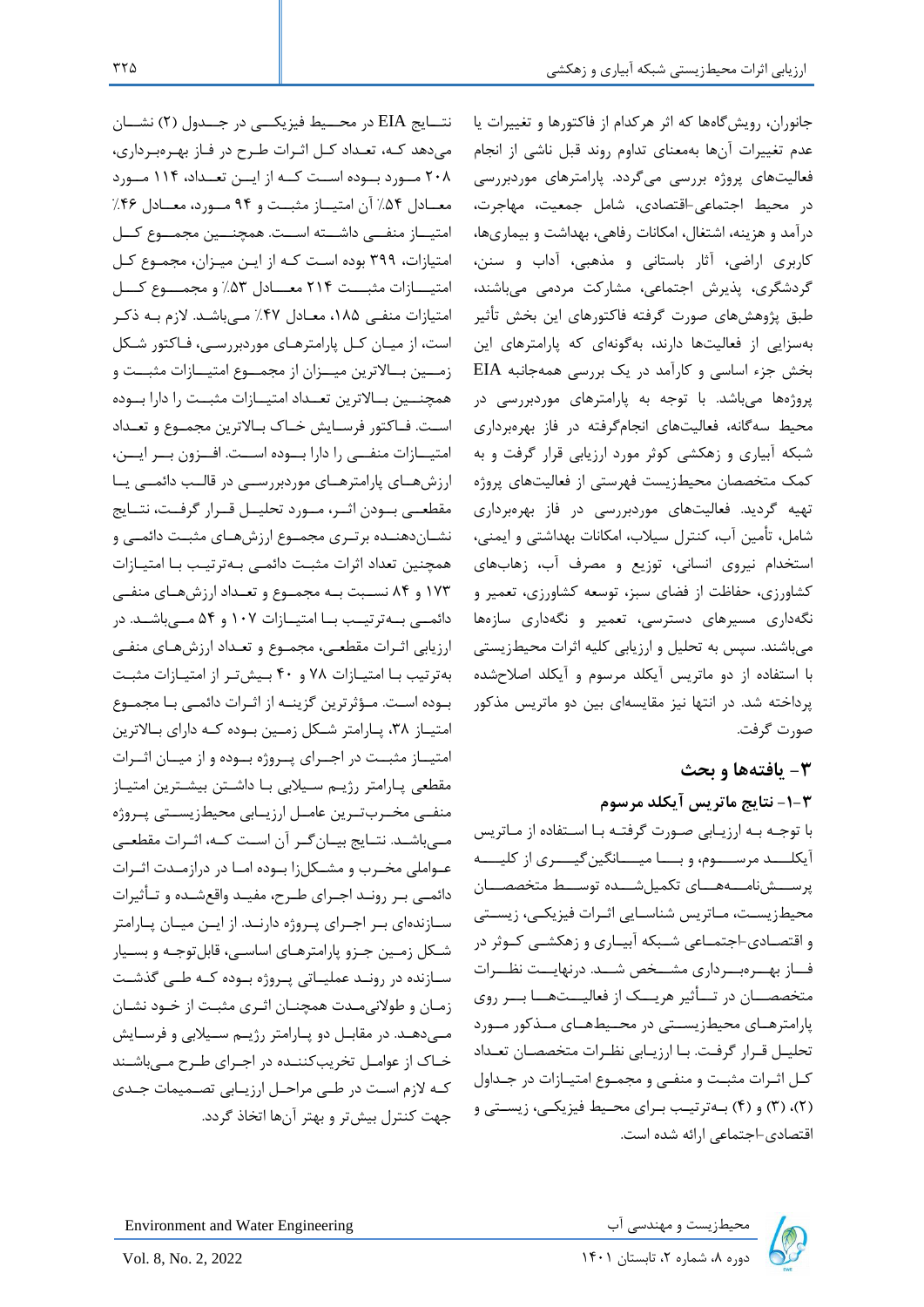| Table 2 Conventional ICOLD matrix Scores Identify physical impacts of the irrigation and drainage network |     |                             |     |     |                |          |                               |          |                |                             |          |      |       |
|-----------------------------------------------------------------------------------------------------------|-----|-----------------------------|-----|-----|----------------|----------|-------------------------------|----------|----------------|-----------------------------|----------|------|-------|
| Environmental/                                                                                            |     |                             |     |     |                |          |                               |          |                |                             |          |      |       |
| parameters Impacts                                                                                        | (1) | $\left( 2\right)$           | (3) | (4) | (5)            | (6)      | (7)                           | (8)      | (9)            | (10)                        | (11)     | (12) | Total |
| Number of positive impacts of P                                                                           |     |                             | 4   | 5   | 21             | 5        | 13                            | 4        | $\overline{c}$ | 8                           | 8        | 6    | 84    |
| Number of negative impacts of P                                                                           |     | 2                           | 4   | 4   | $\mathcal{L}$  | 17       | 4                             | 11       | 4              | 5                           | $\Omega$ | 0    | 54    |
| Total of positive values of P                                                                             | 18  | 2                           | 10  | 12  | 38             | 8        | 30                            | 7        | 3              | 10                          | 22       | 13   | 173   |
| Total of negative values of P                                                                             |     | 4                           | 10  | 8   | $\mathfrak{D}$ | 36       | 8                             | 24       | 8              | 6                           | 0        | 0    | 107   |
| Number of positive impacts of T                                                                           | 4   | $\Omega$                    | 3   | 8   | 0              | $\Omega$ | $\mathfrak{D}_{\mathfrak{p}}$ |          | 4              | $\mathcal{D}_{\mathcal{L}}$ | 4        | 2    | 30    |
| Number of negative impacts of T                                                                           | 7   | 9                           | 8   | 10  | 0              | $\Omega$ | $\Omega$                      | 4        | 2              | $\Omega$                    | 0        |      | 40    |
| Total of positive values of T                                                                             | 6   | $\Omega$                    | 4   | 13  | $\Omega$       | 0        | 4                             | $\Omega$ | 5              | 2                           | 4        |      | 41    |
| Total of negative values of T                                                                             | 15  | 10                          | 18  | 20  | $\Omega$       | $\Omega$ | $\Omega$                      | 10       | 5              | $\Omega$                    | $\Omega$ | 0    | 78    |
| Total number of positive impacts                                                                          | 11  |                             | 7   | 13  | 21             |          | 15                            | 5        | 6              | 10                          | 12       | 8    | 114   |
| Total number of negative impacts                                                                          | 8   | 11                          | 12  | 14  | $\mathfrak{D}$ | 17       | 4                             | 15       | 6              | 5                           | $\Omega$ | 0    | 94    |
| Total of positive values                                                                                  | 24  | $\mathcal{D}_{\mathcal{L}}$ | 14  | 25  | 38             | 8        | 34                            | 7        | 8              | 12                          | 26       | 16   | 214   |
| Total of negative values                                                                                  | 16  | 14                          | 28  | 28  | 2              | 36       | 8                             | 34       | 13             | 6                           | 0        | 0    | 185   |

جدول ۲- امتیازات ماتریس آیکلد مرسوم شناسایی اثرات فیزیکی شبکه آبیاری و زهکشی

Air quality (1), Air and noise pollution (2), Dehydration regime (3), Flood regime (4), Land shape (5), Erosion (6), Soil resources quality (7), Soil salinity (8), Suspended load and sediment (9), Groundwater level (10), Surface water quality (11), Groundwater quality (12). T :Impacts Temporary, P :Impacts Permanent, I :Short term, MMedium-term :, L :Long-term

جدول -3 امتیازات ماتریس آیکلد مرسوم شناسایی اثرات زیستی شبکه آبیاری و زهکشی

Table 3 Conventional ICOLD matrix Scores Identify the biological impacts of the irrigation and drainage

network

| Environmental/                   |     |     |     |                |                |          |                             |                |                |               |                |          |       |
|----------------------------------|-----|-----|-----|----------------|----------------|----------|-----------------------------|----------------|----------------|---------------|----------------|----------|-------|
| parameters Impacts               | (1) | (2) | (3) | (4)            | (5)            | (6)      |                             | (8)            | (9)            | (10)          | (11)           | (12)     | Total |
|                                  |     |     |     |                |                |          |                             |                |                |               |                |          |       |
| Number of positive impacts of P  | 10  | 4   | 6   | 6              | 2              | 6        | 2                           | 2              | 1              | 3             |                | 3        | 47    |
| Number of negative impacts of P  | 8   | 11  | 9   | 5              | 2              | 4        | 2                           | 2              | 18             | 8             |                |          | 75    |
| Total of positive values of P    | 17  | 5   | 15  | 9              | 2              | 9        | 3                           | 2              | 1              | 7             | 3              | 9        | 82    |
| Total of negative values of P    | 12  | 13  | 11  |                | 2              | 6        | 2                           | 4              | 38             | 17            |                | 6        | 119   |
| Number of positive impacts of T  |     | 3   | 3   |                | $\Omega$       | $\Omega$ | $\Omega$                    | $\Omega$       | 1              | $\mathcal{D}$ | $\Omega$       | 2        | 13    |
| Number of negative impacts of T  | 2   |     | 3   | $\mathfrak{D}$ |                |          |                             |                | 5              |               |                | $\theta$ | 19    |
| Total of positive values of T    | 0   | 5   | 4   |                | $\Omega$       | 0        | 0                           | $\Omega$       |                | 3             | $\Omega$       | 3        | 17    |
| Total of negative values of T    | 3   | 1   | 3   | $\mathcal{F}$  | $\mathfrak{D}$ | 2        | $\mathcal{D}_{\mathcal{L}}$ |                | 12             | $\Omega$      | 2              | $\theta$ | 31    |
| Total number of positive impacts | 11  | 7   | 9   | 7              | $\mathfrak{D}$ | 6        | 2                           | $\overline{c}$ | 2              | 5             | 2              |          | 60    |
| Total number of negative impacts | 10  | 12  | 12  | 7              | 3              | 5        | 3                           | 3              | 23             | 9             | $\overline{c}$ |          | 94    |
| Total of positive values         | 17  | 10  | 19  | 10             | 2.             | 9        | 3                           | $\overline{c}$ | $\overline{c}$ | 10            | 3              | 12       | 99    |
| Total of negative values         | 15  | 14  | 14  | 10             | 4              | 8        | 4                           | 5              | 50             | 17            | $\mathcal{R}$  | 6        | 150   |

Aquatic ecosystem (1), Terrestrial ecosystem (2), Vegetation density and diversity (3), Rare plant species (4), Rare animal species (5), Plant species at risk (6), animal species at risk (7), Variety of animal species (8), Weeds (9), Aquatic plants (10), Animal migration (11), habitats (12). T :Impacts Temporary, P :Impacts Permanent, I :Short term, M: Medium-term : L :Long-term.

نتایج EIA در جدول (۳) نشاندهنده این است که، تعداد ارزشهای مثبت دائمی و تعداد آنها بهترتیب با امتیازات ۸۲ کل اثرات زیستی طرح در فاز بهرهبرداری، ۱۵۴ مورد ٪ و ۴۷ بوده و مجموع و تعداد ارزشهای منفی دائمی بهترتیب مجموع کل امتیازات، ۲۴۹ بوده است که از این میزان، امتیازات ۱۷ و ۱۳ و برای ارزشهای منفی مقطعی، امتیازات هرز میباشد. ارزشهای پارامترهای موردبررسی در قالب هحیطزیستی دارای اثری مخرب بوده و مجموع و تعداد دائمی یا مقطعی بودن اثر، نمایانگر این است که، مجموع امتیازات کلی، دائمی و مقطعی همگی داللت بر این موضوع با امتیازات 119 و 75 میباشد. همچنین در ارزیابی اثرات مقطعی، مجموع و تعداد ارزشهای مثبت بهترتیب با 31 و 19 اختصاصیافته است. شایانذکر است، پارامتر علفهای هرز دارای بیشترین امتیاز منفی هم در اثرات دائمی و هم در اثرات مقطعی بهترتیب با مجموع وزنی امتیاز 38 و 12 بوده و بهعنوان مخرب ترین عامل ارزیابی محیطزیستی پروژه از فاکتورهای محیطزیستی میباشد. همانگونه که از نتایج پیداست، جمع بندی ارزیابی اثرات در

میباشد، از این تعداد، 60 مورد معادل %39 آن امتیاز مثبت و 94 مورد، معادل %61 امتیاز منفی داشته است. همچنین مجموع امتیازات مثبت 99 معادل %40 و مجموع امتیازات منفی ،150 معادل %60 میباشد. قابلبیان است، از میان کل پارامترهای موردبررسی، فاکتور تراکم و تنوع پوشش گیاهی باالترین مجموع امتیازات مثبت و زیستبوم آبی باالترین تعداد امتیازات مثبت را دارا بوده است. همچنین باالترین مجموع و تعداد امتیازات منفی متعلق به پارامتر علفهای

Environment and Water Engineering

دی اب سخیطزیست و مهندسی آب استان استان دوره به شماره می سوم سال ۱۴۰۱ Environment and Water Engineering<br>بروه ۸، شماره ۲، تابستان ۱۴۰۱ I۴۰۱ استان ۱۴۰۱ I۴۰۱ دوره ۸، شماره ۲، تابستان ۱۴۰۱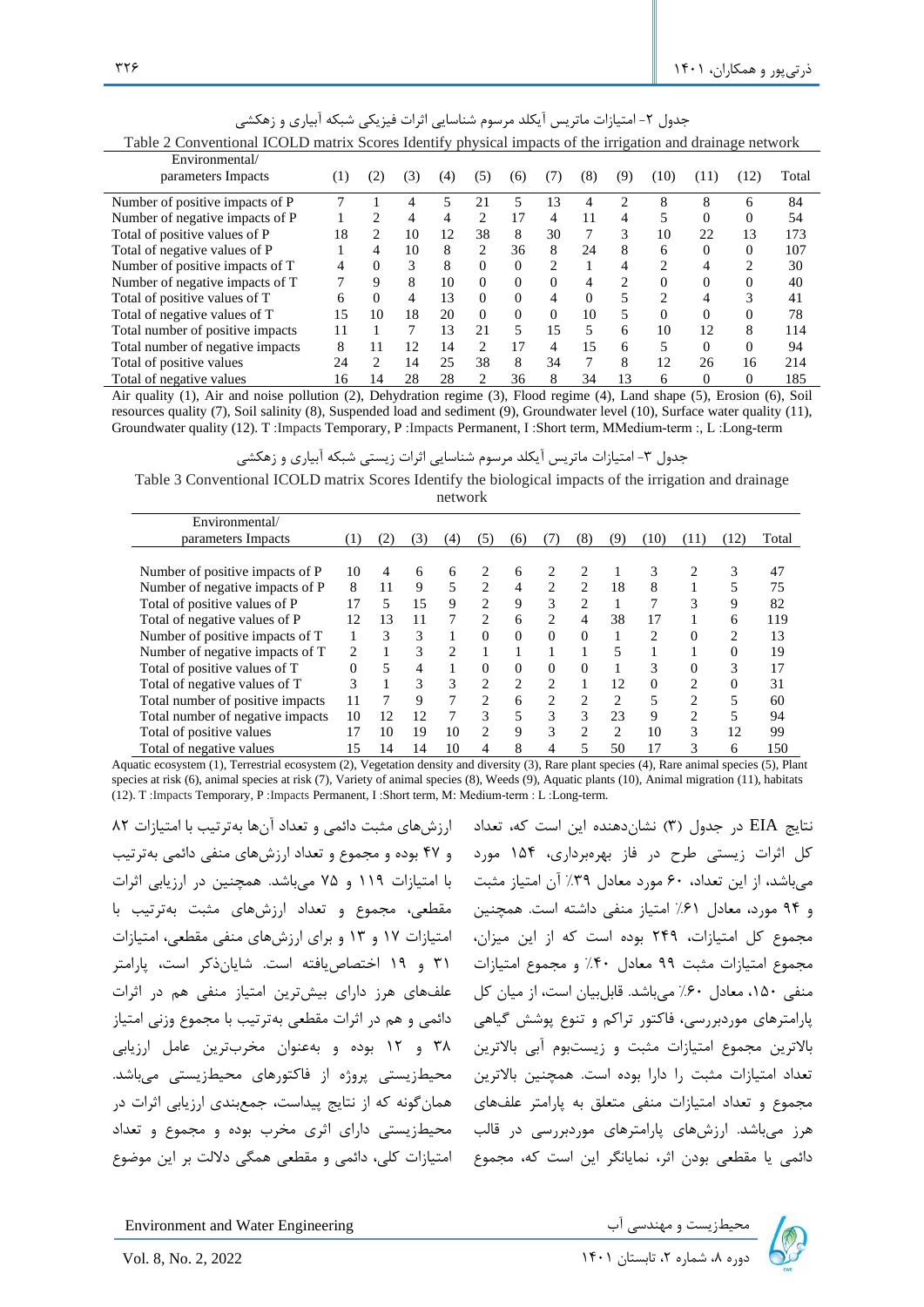372 و 196 بوده و مجموع و تعداد ارزش های منفی دائمی بهترتیب برابر 77 و 54 میباشد. در ارزیابی اثرات مقطعی، مجموع و تعداد ارزش های مثبت بهترتیب با امتیازات 108 و 57 مشخص گردیده و برای ارزش های منفی مقطعی، امتیازات 35 و 24 بهدستآمده است. قابلذکر است، پارامتر مشارکت مردمی دارای بیشترین امتیاز مثبت از اثرات دائمی با مجموع امتیاز 67 و در اثرات مقطعی پارامتر درآمد و هزینه با مجموع وزنی ،30 باالترین اثر مثبت را در EIA پروژه در بین پارامترهای اجتماعی -اقتصادیمیباشد. یافتهها گویای آن است که، در EIA، پارامتر مشارکت مردمی در محیط اجتماعی-اقتصادی دارای مؤثرترین و سازندهترین اثرات با مجموع امتیاز قابلتوجهی در فرآیند اجرای طرح بوده است و کنترل جمعیت در این بخش از ارزیابی کمک شایانی در افزایش امتیازات سازنده طرح دارد. لذا عامل جمعیت فاکتوری تأثیرگذار در ارزیابی محیطزیستی تلقی گردیده و سبب ایجاد شغل و زندگی آسوده میباشد.نتایج به دست Rodriguez-Luna et al. آمده با نتایج حاصل از مطالعات در Ashofteh and Bozorg-Haddad (2019) و) 2021( راستای تأیید اثرات سازنده پارامترهای اجتماعی -اقتصادی مطابقت دارد.

دارند. همچنین پارامتر علفهای هرز بهعنوان عاملی بسیار حیاتی و افزایشی در امتیازات منفی نمود پیدا کرده است که مستلزم آن است، با نگاه ویژهای به این فاکتور ارزیابی محیطزیستی صورت گیرد.

در جدول )4(، امتیازات اثرات اجتماعی - اقتصادی شبکه آبیاری و زهکشی ارائه شده است، که نتایج بیانگر 331 مورد بهعنوان تعداد کل اثرات اجتماعی-اقتصادی در فاز بهرهبرداری میباشد. از تع داد کل اثرات، 253 مورد معادل %76 آن امتیاز مثبت و 78 مورد، معادل %24 امتیاز منفی داشته است. همچنین مجموع کل امتیازات، 592 بوده است، از این میزان مجموع امتیازات مثبت 480 معادل %81 و مجموع امتیازات منفی ،112 معادل %19 میباشد. همانگونه که از یافتهها پیداست این مجموعه از اثرات دارای باالترین امتیاز مثبت در اجرای پروژه بوده است. قابلذکر است، از میان کل پارامترهای موردبررسی فاکتور مشارکت مردمی باالترین مجموع امتیازات مثبت و درآمد و هزینه باالترین تعداد امتیازات مثبت را دارا بوده است. همچنین باالترین مجموع و تعداد امتیازات منفی متعلق به پارامتر جمعیت است که فاکتوری بسیار تعیین کننده میباشد. ارزش های پارامترها ازنظر دائمی یا مقطعی بودن اثر، نشان میدهد که، مجموع ارزش های مثبت دائمی و تعداد آنها بهترتیب برابر

جدول ۴- امتیازات ماتریس آیکلد مرسوم شناسایی اثرات اجتماعی - اقتصادی شبکه آبیاری و زهکشی Table 4 Conventional ICOLD matrix Scores Identify the Socio-Economic impacts of the irrigation and drainage network

| Impacts                       | <b>Environmental Parameters</b> |          |          |    |    |                |          |                |          |          |          |    |       |
|-------------------------------|---------------------------------|----------|----------|----|----|----------------|----------|----------------|----------|----------|----------|----|-------|
|                               |                                 | っ        | 3        |    |    | 6              |          | 8              | 9        | 10       |          | 12 | Total |
| No. of positive impacts of P  |                                 | 22       | 26       | 19 | 14 | 29             | 16       | 11             | 15       | 10       | 13       | 4  | 196   |
| No. of negative impacts of P  | 13                              | 4        | $\Omega$ |    | 13 |                | $\Omega$ | 0              |          | 3        | 11       |    | 54    |
| Total of positive values of P | 32                              | 39       | 49       | 39 | 25 | 67             | 34       | 16             | 26       | 12       | 28       | 5  | 372   |
| Total of negative values of P | 20                              | 5        | $\Omega$ |    | 19 |                | $\theta$ | $\Omega$       | 9        | 3        | 17       | 2  | 77    |
| No. of positive impacts of T  |                                 | 5        | 8        | 16 |    | 4              | $\theta$ | $\overline{c}$ | ∍        |          | 6        | 2  | 57    |
| No. of negative impacts of T  | 4                               | 0        | 3        | 3  |    |                | $\theta$ | $\Omega$       | $\Omega$ |          | $\Omega$ | 11 | 24    |
| Total of positive values of T | 10                              | 8        | 20       | 30 | 11 | 6              | $\Omega$ | 3              | 5        | $\Omega$ | 13       | 2  | 108   |
| Total of negative values of T | 6                               | $\Omega$ | 4        | 3  |    | $\overline{c}$ | $\theta$ | $\Omega$       | $\Omega$ |          | $\Omega$ | 18 | 35    |
| Total No. of positive impacts | 22                              | 27       | 34       | 35 | 21 | 33             | 16       | 13             | 17       | 10       | 19       | 6  | 253   |
| Total No. of negative impacts | 17                              | 4        | 3        |    | 14 | 2              | $\theta$ | $\Omega$       |          | 4        | 11       | 12 | 78    |
| Total of positive values      | 42                              | 47       | 69       | 69 | 36 | 73             | 34       | 19             | 31       | 12       | 41       | 7  | 480   |
| Total of negative values      | 26                              | 5        | 4        |    | 20 | 3              | $\Omega$ | 0              | 9        | 4        |          | 20 | 112   |

Population (1), Emigration (2), Earnings and Cost (3), Occupation (4), Welfare facilities (5), Health and Disease (6), Land use (7), Archaeological and religious monuments (8), Customs and tradition (9), Tourism (10), Social acceptance (11), Public participation (12). T : Impacts Temporary, P :Impacts Permanent, I :Short term, M :Medium term, L :Long-term

آبیاری و زهکشی کوثر در فاز بهرهبرداری میانگینگیری شد . سپس نتایج تحلیل نظرات متخصصان در تأثیر هریک از فعالیتها بر روی پارامترهای محیط زیستی در محیط های مذکور تعیین گردید. با بررسی نظرات متخصصان تعداد کل اثرات مثبت و منفی و مجموع آنها در جداول (۵)، (۶) و

**-2-3 نتایج ماتریس آیکلد اصالحشده** در این قسمت نتایج EIA با استفاده از ماتریس آیکلد اصالح شده ارائه میگردد. از پرسشنامههای تکمیلشده توسط متخصصان محیط زیست و اعمال ضریب اصالحی در سه محیط فیزیکی، زیستی و اقتصادی-اجتماعی شبکه

Environment and Water Engineering دیم از است و مهندسی آب معیطزیست و مهندسی آب معیطزیست و مهندسی آب<br>Vol. 8, No. 2, 2022

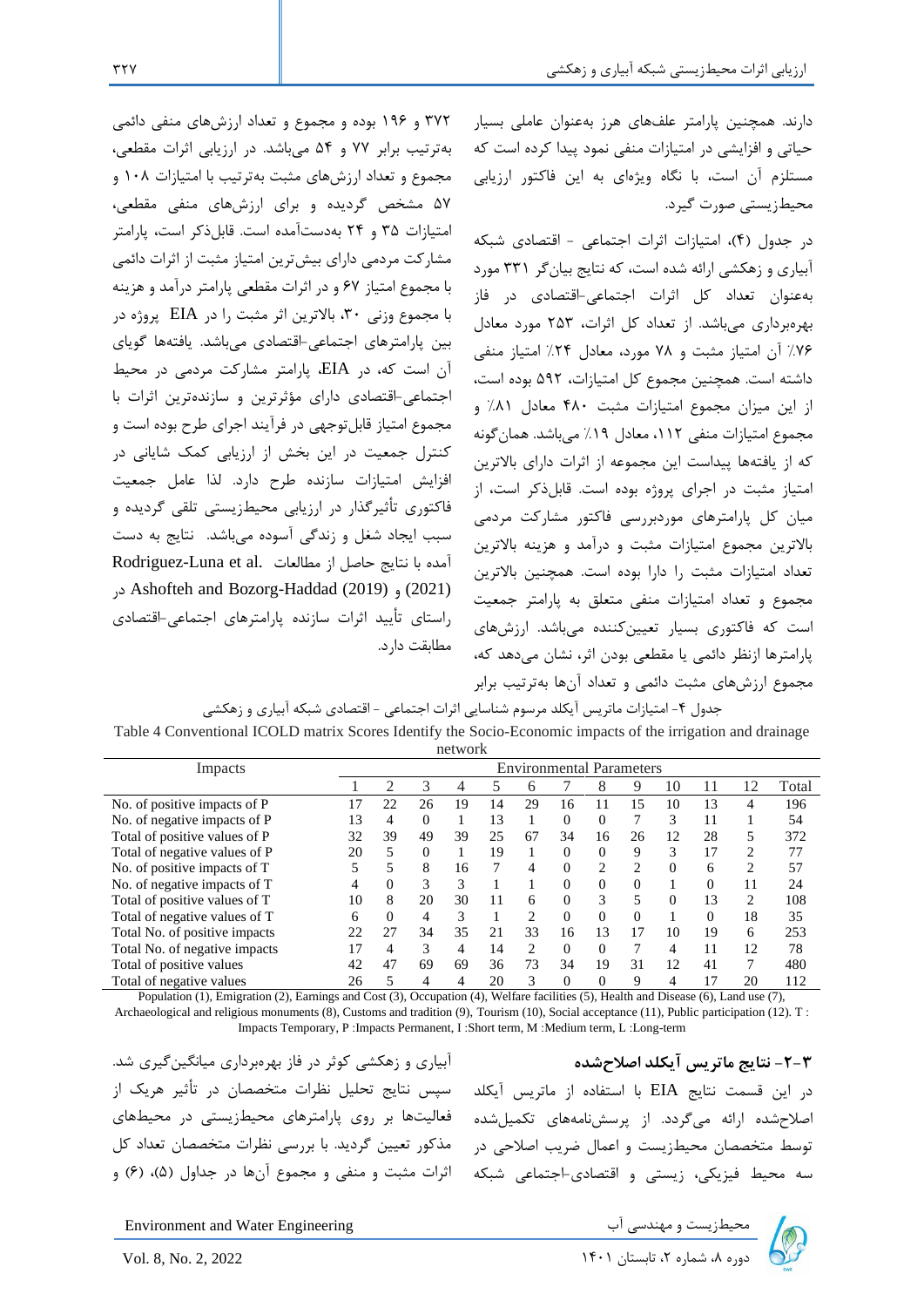)7( بهترتیب برای محیط فیزیکی، زیستی و اقتصادی- اجتماعی ارائه شده است.

|                               |          |                |     |                               |                             |          |      | <b>Environmental Parameters</b> | - 0  |      |          |      |        |
|-------------------------------|----------|----------------|-----|-------------------------------|-----------------------------|----------|------|---------------------------------|------|------|----------|------|--------|
| Impacts                       |          | $\mathfrak{D}$ | 3   | 4                             |                             | 6        |      | 8                               | 9    | 10   |          | 12   | Total  |
| Nuo. of positive impacts of P |          | $\mathfrak{D}$ | 3   |                               | 0                           |          |      | 8                               | っ    | ∍    |          |      | 30     |
| No. of negative impacts of P  | 0        | 0              |     |                               | 6                           | $\Omega$ | 6    | $\Omega$                        |      |      |          |      | 19     |
| Total of positive values of P | 14.6     | 12.4           | 6.9 | 2.8                           | $\Omega$                    | 21.1     | 4.1  | 26.1                            | 9.3  | 8.2  | 4.5      | 10.3 | 120.3  |
| Total of negative values of P | $\Omega$ | 0              | 2.9 | 3.7                           | 21.1                        | $\Omega$ | 25   | $\Omega$                        | 3.4  | 11.8 | 4.5      | 2.2  | 74.7   |
| No. of positive impacts of T  |          | ↑              |     |                               | 0                           |          | 0    | $\Omega$                        | 2    |      | 0        |      | 10     |
| No.of negative impacts of T   | 0        | 0              | 0   | ∍                             |                             | 0        | 0    | $\Omega$                        | 4    | 3    |          |      | 19     |
| Total of positive values of T | 1.3      | 2              |     | 0.7                           | $\Omega$                    | 1.7      | 0    | $\Omega$                        | 2.1  | 0.7  | $\theta$ | 1.1  | 10.55  |
| Total of negative values of T | $\Omega$ | 0              | 0   | 3.1                           | $\mathcal{D}_{\mathcal{L}}$ | $\Omega$ | 0    | $\Omega$                        | 6.8  | 4.2  | 4.5      | 8.2  | 28.8   |
| Total No.of positive impacts  | 4        | 4              | 4   | $\mathfrak{D}_{\mathfrak{p}}$ | 0                           | 6        |      | 8                               | 4    | 3    |          | 3    | 40     |
| Total No. of negative impacts | 0        | $\Omega$       |     | 3                             |                             | $\Omega$ | 6    | $\Omega$                        | 5    |      | h        |      | 38     |
| Total of positive values      | 15.9     | 14.4           | 7.9 | 3.5                           | 0                           | 22.8     | 4.05 | 26.1                            | 11.4 | 8.9  | 4.5      | 11.4 | 130.85 |
| Total of negative values      | 0        | 0              | 2.9 | 6.8                           | 23.1                        | 0        | 25   | $\Omega$                        | 10.2 | 16.1 | 9        | 10.4 | 103.5  |

| جدول ۵– امتیازات ماتریس آیکلد اصلاحشده شناسایی اثرات فیزیکی شبکه آبیاری و زهکشی                           |  |
|-----------------------------------------------------------------------------------------------------------|--|
| Table 5 Modified ICOLD matrix scores identify the physical impacts of the irrigation and drainage network |  |

Air quality (1), Air and noise pollution (2), Dehydration regime (3), Flood regime (4), Land shape (5), Erosion (6), Soil resources quality (7), Soil salinity (8), Suspended load and sediment (9), Groundwater level (10), Surface water quality (11), Groundwater quality (12). T : Temporary, P :Permanent, I :Short term, M :Medium term, and L :Long-term Impacts

مخرب ترین عامل در EIA پروژه بهدست آمد. یافتهها بیانگر آن است که هر دو ماتریس آیکلد مرسوم و اصالحشده به نتایج مشابهی در ارزیابی اثرات رسیدند و در هر دو ماتریس پارامتر شکل زمین اثری سازنده در اجرای پروژه داشته و فرسایش خاک عاملی تخریبی در هر دو ارزیابی بوده است، درواقع با توجه به اینکه در منطقه انجام پروژه، اراضی مسطح و فاقد شیب و یا ناهمواری شدید میباشند ، سهولت در مراحل عملیاتی اجرای طرح، حرکت ماشینآالت و لزوم استفاده از تجهیزات موردنیاز را فراهم آورده و لذا فرآیندهای تسطیح، خاکبرداری و خاکریزی با اطمینان خاطر بیشتر و بدون ایجاد مسائل دشوار انجام گرفته و براین اساس پارامتر شکل زمین عاملی سازنده در اجرای پروژه مطرح میگردد. همچنین اجرای فرآیندهای ساخت و بهرهبرداری از پروژههای آبیاری و زهکشی، موجب ایجاد تغییر و تحول در فرآیندهای طبیعی جریانات سطحی شده و به سبب آن طی گذشت زمان باعث تشدید پدیده مخرب فرسایش خاک میشود. بنابراین باید، توجه ویژه به این پارامترها در روند توسعه پروژه و ارائه راهکارهای کارآمد در پی کنترل این عوامل و افزایش امتیازات سازنده بود. نتایج پژوهشه ای Komasi Ashofteh et al. (2016) و and Beiranvand (2019a) نشاندهنده برتری امتیازات منفی محیط فیزیکی نسبت به امتیازات مثبت میباشد، از دالیل این امر میتوان به قرارگیری موقعیت مکانی و جغرافیایی متفاوت و شرایط اقلیمی مختلف در محل اجرای طرح نام برد

با توجه به جدول (۵)، نتایج EIA با استفاده از ماتریس پارامتر کیفیت هوا با داشتن بیشترین امتیاز منفی .<br>آیکلد اصلاحشده د<sub>ر</sub> محیط فیزیکی نشان میدهد که، تعداد کل اثرات طرح در فاز بهرهبرداری، 78 مورد بوده است که از میان این تعداد، 40 مورد معادل %51 آن امتیاز مثبت و 38 مورد، معادل %49 امتیاز منفی داشته است. درواقع میزان امتیازات مثبت و منفی از نظر اثرات سازنده و مخرب اختالف چندانی نداشتهاند، با این حال، اثرات سازنده امتیاز باالتری را به خود اختصاص داده است. همچنین مجموع کل امتیازات، 234/3 بوده است که از این میزان، مجموع امتیازات مثبت 130/85 معادل %56 و مجموع امتیازات منفی ،103/5 معادل %44 میباشد. قابلذکر است، از میان کل پارامترهای موردبررسی، فاکتور شکل زمین با باالترین مجموع و تعداد امتیازات مثبت بیشترین اثر سازنده را داشته است. همچنین فاکتور فرسایش خاک باالترین مجموع امتیازات منفی و شوری خاک باالترین تعداد امتیازات منفی را به خود اختصاص داده است. در ارزیابی ارزش های پارامترها در قالب دائمی یا مقطعی بودن اثر، نتایج نشاندهنده برتری مجموع ارزش های مثبت دائمی و همچنین تعداد اثرات مثبت دائمی بهترتیب با امتیازات /3 120 و 30 نسبت به مجموع و تعداد ارزش های منفی دائمی میباشد. در بررسی اثرات مقطعی نیز مشابه نتایج ماتریس آیکلد مرسوم، نتایج عکس اثرات دائمی بوده و مجموع و تعداد ارزشهای منفی بهترتیب با امتیازات ۲۸/۸ و ۱۹، بیشتر از امتیازات مجموع و تعداد ارزشهای مثبت بوده است. مؤثرترین گزینه از اثرات دائمی با مجموع امتیاز ،26/1 پارامتر شکل زمین بوده که دارای باالترین امتیاز مثبت در اجرای پروژه بوده و از میان اثرات مقطعی

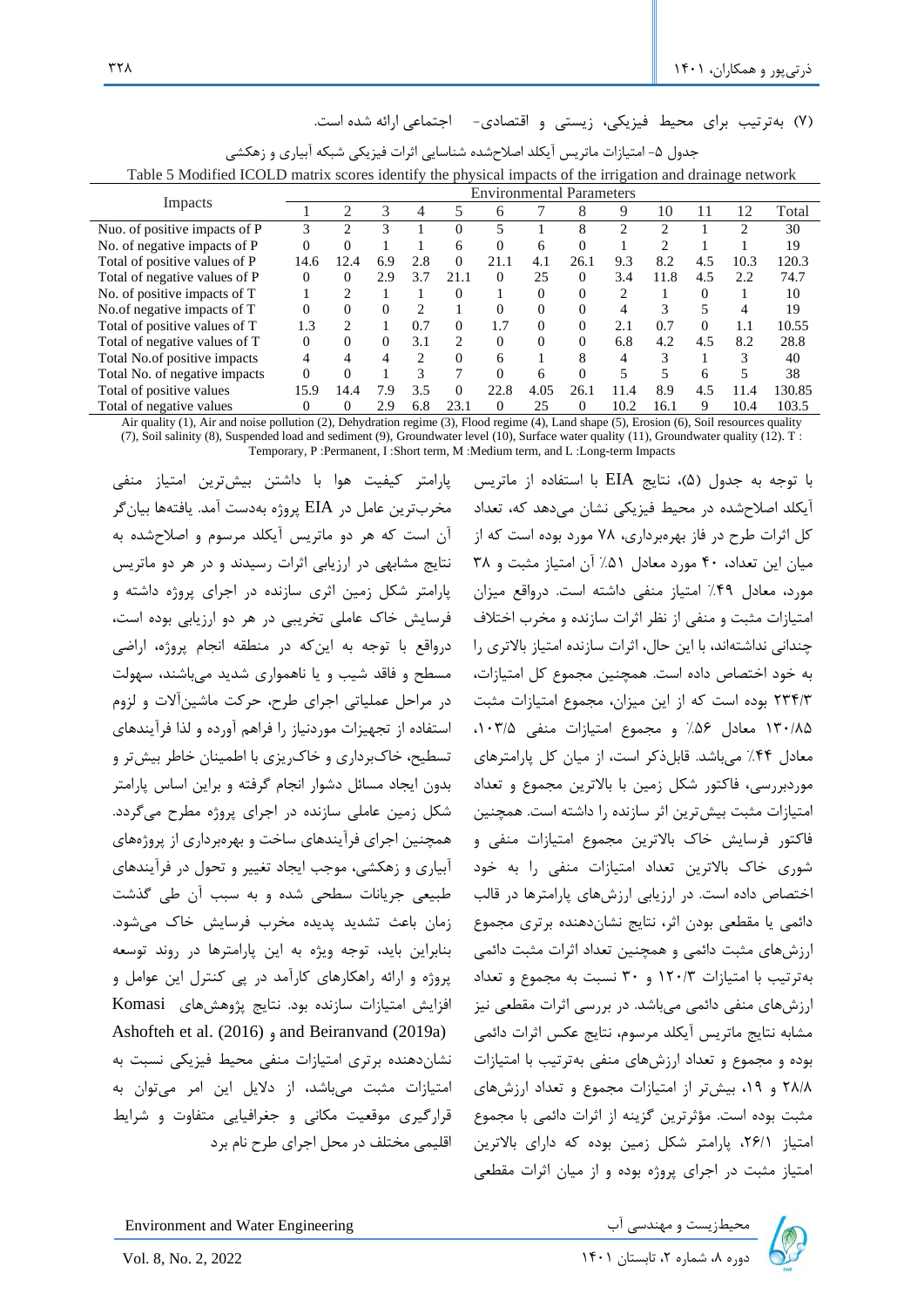|                               |                |                |                |          |                |                                 |                |                |          | migunon unu munuge neem |          |          |        |
|-------------------------------|----------------|----------------|----------------|----------|----------------|---------------------------------|----------------|----------------|----------|-------------------------|----------|----------|--------|
|                               |                |                |                |          |                | <b>Environmental Parameters</b> |                |                |          |                         |          |          |        |
| Impacts                       |                | $\overline{c}$ | 3              | 4        | 5              | 6                               |                | 8              | 9        | 10                      | 11       | 12       | Total  |
| No. of positive impacts of P  | $\Omega$       | $\mathfrak{D}$ |                |          |                |                                 | $\mathcal{D}$  | $\mathfrak{D}$ | 3        | $\overline{c}$          | 3        | 5        | 23     |
| No. of negative impacts of P  | 2              | $\overline{0}$ | 4              | 8        | 2              |                                 |                | 2              | 3        | 4                       | 3        |          | 34     |
| Total of positive values of P | 1.6            | 6.75           | 2.2            | 2.2      | 1.8            | 3                               | 5.2            | 5.6            | 9        | 9.45                    | 5.25     | 12.1     | 64.15  |
| Total of negative values of P | 6.7            | $\Omega$       | 16             | 32.4     | 4.5            | 2.25                            | 10.1           | 6.75           | 7.1      | 11.8                    |          | 5.4      | 110    |
| No. of positive impacts of T  |                | 0              |                | $\Omega$ | $\Omega$       | $\Omega$                        | $\Omega$       | 0              | 0        | 0                       |          | $\Omega$ |        |
| No. of negative impacts of T  | $\Omega$       |                | $\Omega$       | $\Omega$ | $\Omega$       | $\Omega$                        |                |                |          |                         | $\Omega$ | $\Omega$ |        |
| Total of positive values of T | 1.6            | 2.45           | 1.7            | $\Omega$ | $\Omega$       | $\Omega$                        | 0              | 0              | $\Omega$ | $\Omega$                | 1.05     | $\Omega$ | 6.8    |
| Total of negative values of T | $\Omega$       | 1.05           | $\Omega$       | $\Omega$ | 0.7            | $\Omega$                        | 1.4            | 2.1            | 1.05     | 1.05                    | $\Omega$ | $\Omega$ | 7.35   |
| Total No. of positive impacts |                | 2              | $\overline{c}$ |          |                |                                 | $\mathfrak{D}$ | 2              | 3        | 2                       | 4        | 5        | 26     |
| Total No. of negative         | $\overline{c}$ |                | 4              | 8        | $\overline{c}$ |                                 | 4              | 3              | 4        | 5                       | 3        | 2        | 39     |
| impacts                       |                |                |                |          |                |                                 |                |                |          |                         |          |          |        |
| Total of positive values      | 3.2            | 9.2            | 3.9            | 2.2      | 1.8            | 3                               | 5.2            | 5.6            | 9        | 9.45                    | 6.3      | 12.1     | 70.95  |
| Total of negative values      | 6.7            | 1.05           | 16             | 32.4     | 5.2            | 2.25                            | 11.5           | 8.85           | 8.15     | 12.85                   |          | 5.4      | 117.35 |

| جدول ۶- امتیازات ماتریس ایکلد اصلاحشده شناسایی اثرات زیستی شبکه ابیاری و زهکشی                              |  |  |
|-------------------------------------------------------------------------------------------------------------|--|--|
| Table 6 Modified ICOLD matrix scores identify the biological impacts of the irrigation and drainage network |  |  |

Aquatic ecosystem (1), Terrestrial ecosystem (2), Vegetation density and diversity (3), Rare plant species (4), Rare animal species (5), Plant species at risk (6), animal species at risk (7), Variety of animal species (8), Weeds (9), Aquatic plants (10), Animal migration (11), habitats (12). T :Temporary, P : Permanent, I :Short term, M :Medium term, and L :Long-term impacts

مخرب ترین نتایج را داشته است، لذا الزم به بررسیهای جامعتری در خصوص کنترل کلیه پارامترهای مورد ارزیابی در محیطزیستی به خصوص پارامتر علفهای هرز، بهعنوان مخرب ترین عامل میباشد. ازآنجاییکه با اجرای طرح های محیطزیستی و پروژههای عمرانی، تعداد بسیاری از زیستگاهها، که جایگاه پرورش موجودات و گیاهان آبزی میباشد، در معرض خطر قرار گر فته و از تعداد آنها کاسته میگردند، همچنین در اثر وجود بقایای جانوری و گیاهی، در پی آن رشد علفهای هرز را به دنبال دارد. بر این اساس عامل مذکور اثری منفی تلقی میگردد. نتایج حاصل از Izadi et al. (2017) , Ataei et al. (2018a) همسو و مؤید نتایج پژوهش حاضر میباشند. جدول )7( ، جمع بندی امتیازات اثرات اجتماعی-اقتصادی شبکه آبیاری و زهکشی را نشان میدهد، نتایج بیانگر 106 مورد شامل تعداد کل اثرات اجتماعی-اقتصادی در فاز بهرهبرداری میباشد. از تعداد کل اثرات، 80 مورد معادل %75 آن امتیاز مثبت و 26 مورد، معادل %25 امتیاز منفی داشته است. همچنین مجموع کل امتیازات، 322/15 بوده است، که از این میزان مجموع کل امتیازات مثبت 257/16 معادل ٨٠٪ و مجموع کل امتیازات منفی ،64/99 معادل %20 میباشد. با توجه به یافتههای حاصل از ارزیابی هر دو نوع ماتریس آیکلد مرسوم و اصالحشده، این مجموعه از اثرات دارای باالترین امتیاز مثبت با استفاده از هر دو نوع ماتریس بوده و نتایج دریافتی به هم نزدیک هستند. قابلذکر است، از میان کل پارامترهای موردبررسی فاکتور مشارکت مردمی باالترین مجموع امتیازات مثبت و پذیرش اجتماعی باالترین تعداد امتیازات مثبت را

جدول )6( نشاندهنده نتایج EIA شبکه آبیاری و زهکشی کوثر در محیط زیستی میباشد. یافتهها گویای این است که، تعداد کل اثرات زیستی طرح در مرحله بهرهبرداری، ۶۵ مورد میباشد، از این تعداد، 26 مورد معادل %40 آن امتیاز مثبت و 39 مورد، معادل%60 امتیاز منفی داشته است. مجموع کل امتیازات، 188/3 بوده است که از این میزان، مجموع کل امتیازات مثبت 70/95 معادل %37 و مجموع کل امتیازات منفی ،117/35 معادل %63 میباشد. مشابه روش ماتریس مرسوم، در ماتریس اصلاحشده تنها با اندکی تغییر، از میان کل پارامترهای موردبررسی، زیستبوم آبی باالترین مجموع و تعداد امتیازات مثبت را داشته و علفهای هرز باالترین مجموع و تعداد امتیازات منفی را در برگرفته است، این امر نشاندهنده تشابه ارزیابی صورت گرفته توسط دو ماتریس میباشد. بررسی پارامترها از حیث دائمی یا مقطعی بودن اثر، نمایانگر این است که، مجموع ارزش های مثبت دائمی و تعداد آنها بهترتیب امتیازات 64/15 و 23 بوده که از مجموع و تعداد ارزش های منفی دائمی کمتر میباشد. ارزیابی اثرات مقطعی نیز، دربرگیرنده مجموع و تعداد ارزش های مثبت بهترتیب با امتیازات 6/8 و 3 بوده که در این قسمت نیز نتایج مجموع و تعداد ارزش های منفی مقطعی، با امتیازاتی باالتر نمود پیدا کردند. پارامتر علفهای هرز دارای بیشترین امتیاز منفی در اثرات دائمی و مهاجرت جانوران دربرگیرنده باالترین امتیاز مثبت در اثرات مقطعی میباشند. نتایج این پژوهش نشان داد در هر دو نوع ماتریس آیکلد مرسوم و اصالحشده ارزیابی اثرات شبکه آبیاری و زهکشی کوثر در بین محیط های مختلف موردبررسی، محیط زیستی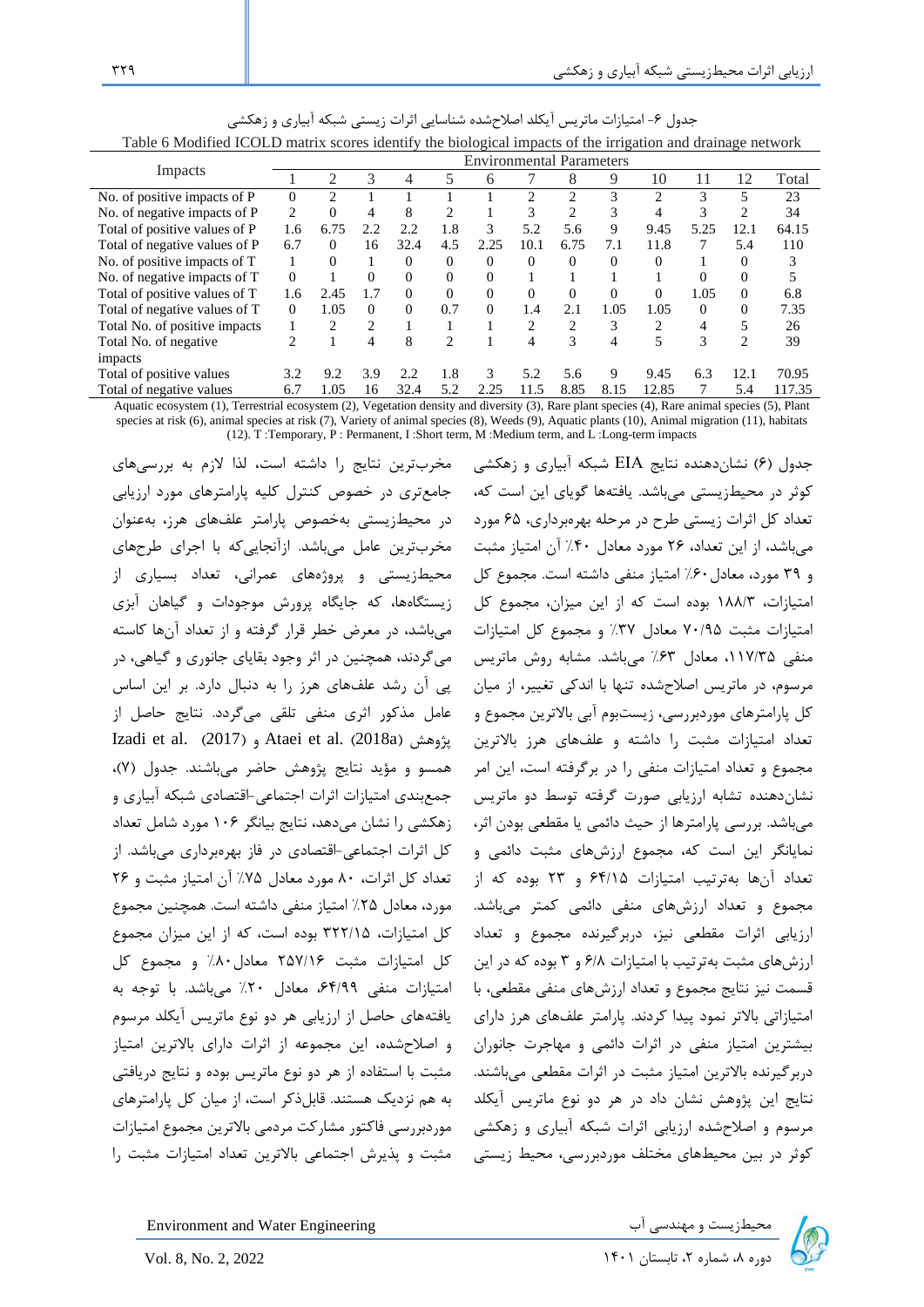است به عامل جمعیت نظارت ویژهای شود تا یکی از مهمترین پارامترهای EIA که عامل ایجاد شغل و زندگی آسوده میباشد را کنترل شایسته نمود. نتایج به دست آمده با Rodriguez-Luna et al. نتایج حاصل از مطالعات Ashofteh و Darzi- Naftchali et al. (2020) ،(2021) (2019) Haddad-Bozorg and در راستای تأیید اثرات سازنده پارامترهای اجتماعی -اقتصادی مطابقت دارد.با توجه به نتایج حاصل از جمعبندی امتیازات نهایی دو ماتریس آیکلد مرسوم و آیکلد اصالحشده در محیطهای مختلف شبکه آبیاری و زهکشی کوثر که در جدول (۸) مشخص گردیده است، میتوان اظهار داشت، نتایج در دو محیط فیزیکی و اجتماعی-اقتصادی گویای برتری اثرات مثبت و سازنده اجرای طرح نسبت به امتیازات کل منفی بهدستآمده از EIA میباشد.

دارا بوده است. همچنین پارامتر جمعیت باالترین مجموع و تعداد امتیازات منفی را در بر گرفته است. دائمی یا مقطعی بودن اثر نیز، نشان میدهد که، مجموع ارزش های مثبت دائمی و تعداد آنها بهترتیب با امتیازات 237/45 و 67 بوده که از مجموع و تعداد ارزشهای منفی دائمی به میزان قابلتوجه بیشتر میباشند. در ارزیابی اثرات مقطعی، مجموع و تعداد ارزشهای مثبت بهترتیب امتیازات 19/71 و 13 بوده که نسبت به مجموع و تعداد ارزشهای منفی مقطعی، بیش- تر است. همچنین، پارامتر مشارکت مردمی دارای بیشترین امتیاز مثبت از اثرات دائمی و پارامتر درآمد و هزینه از اثرات مقطعی دربرگیرنده باالترین اثر مثبت در EIA پروژه از محیط اجتماعی-اقتصادیمیباشد، که همانگونه که مشخص گردید، نتایج بسیار نزدیک به ماتریس آیکلد مرسوم میباشند و با توجه به نتایج حاصل از هر دو ماتریس، الزم

| جدول ٨ - مجموع امتيازات نهايي ماتريس أيكلد مرسوم و اصلاحشده در محيط سه گانه                     |  |
|-------------------------------------------------------------------------------------------------|--|
| Table 8 Total final scores of conventional and modified ICOLD matrice in the triple environment |  |

| Matrix       | <b>Total Scores</b> |          | Socio-economic<br>Impacts |          | Ecological Impacts |          | <b>Physical Impacts</b> |          |
|--------------|---------------------|----------|---------------------------|----------|--------------------|----------|-------------------------|----------|
| Conventional | Negative            | Positive | Negative                  | Positive | Negative           | Positive | Negative                | Positive |
|              | 447                 | 793      | 12                        | 480      | 150                | qq       | 185                     | 214      |
| Modified     | 285.84              | 458.96   | 64.99                     | 257.16   | 17.35              | 70.95    | 103.5                   | 130.85   |

ماتریس آیکلد اصالحشده ، مجموع امتیازات منفی کمتری را نسبت به ماتریس آیکلد مرسوم تخمین زد درحالیکه (2019) Kouzehgar and Dehnavi در EIA با استفاده از ماتریسهای آیکلد و آیکلد اصالحشده، به افزایش ارزش اثرات مثبت و منفی در روش آیکلد اصالحشده نسبت به آیکلد مرسوم اشاره کردند. در EIA در هر دو روش، اشاره به برتری امتیازات منفی و اثرات مخرب نسبت به اثرات مثبت و سازنده شده است، که مستلزم توجه ویژه ای به پارامترهای محیطزیستی جهت اصالح و یا ایجاد تغییر و ارائه راهکارهایی کارآمد میباشد. لذا میبایست در کاهش کلیه امتیازات منفی مربوط به هر محیط مبادرت ورزید. بر این اساس در چارچوب نظارت بیشتر در حفظ محیطزیست و کاهش آثار مخرب پیشنهادهایی ارائه شده که شامل، توسعه کشاورزی و توجه به تقویت چاه و آبخوان ها، نظارت و کنترل سفرههای آب زیرزمینی از طریق ساخت حوضچه های تغذیه مصنوعی، کاهش استفاده بیرویه سموم و آفت کشها بهمنظور ممانعت از آلودگی جریانات آب سطحی و زیرزمینی، کنترل فرسایش از طریق استفاده از ماشینآالت و تجهیزات جدید و بهروز شده بهمنظور حفظ و جلوگیری از تخریب

مجموع امتیازات مثبت در محیط فیزیکی نسبت به محیط زیستی، با توجه به اثرات سازنده عواملی همچون شکل زمین و کیفیت منابع خاک و اثرگذاری مثبت کلیه پارامترهای فیزیکی نسبت به محیط زیستی بیشتر میباشد. همچنین مجموع امتیازات مثبت اجتماعی-اقتصادی، نسبت به دو محیط دیگر بیشتر میباشد. درواقع با اجرای هر طرح محیطزیستی یا پروژه عمرانی، امکان ایجاد شغل و رفاه اقتصادی و تعامالت اجتماعی صورت گرفته که باعث بهکارگیری و رونق گرفتن فعالیتها و توسعه و پرورش نیروهای کار بهویژه افزایش چشمگیر مشارکت مردمی شده و بهواسطه آن موجب تمرکز سیر جمعیت در منطقه و کاهش مهاجرت میگردد، لذا بر اساس نتایج دریافتی، محیط اجتماعی-اقتصادی بیشترین امتیازات مثبت و کمترین امتیازات منفی را در هر دو روش ماتریس به خود اختصاص داد. همچنین نتایج نهایی حاصل از بررسی ماتریسهای آیکلد مرسوم و آیکلد اصالحشده در ارائه مجموع امتیازات مثبت و منفی همسو با یکدیگر بوده، بهگونهای که در دو محیط فیزیکی و اجتماعی-اقتصادی مجموع امتیازات مثبت و در محیط زیستی مجموع امتیازات منفی بیشتر میباشد .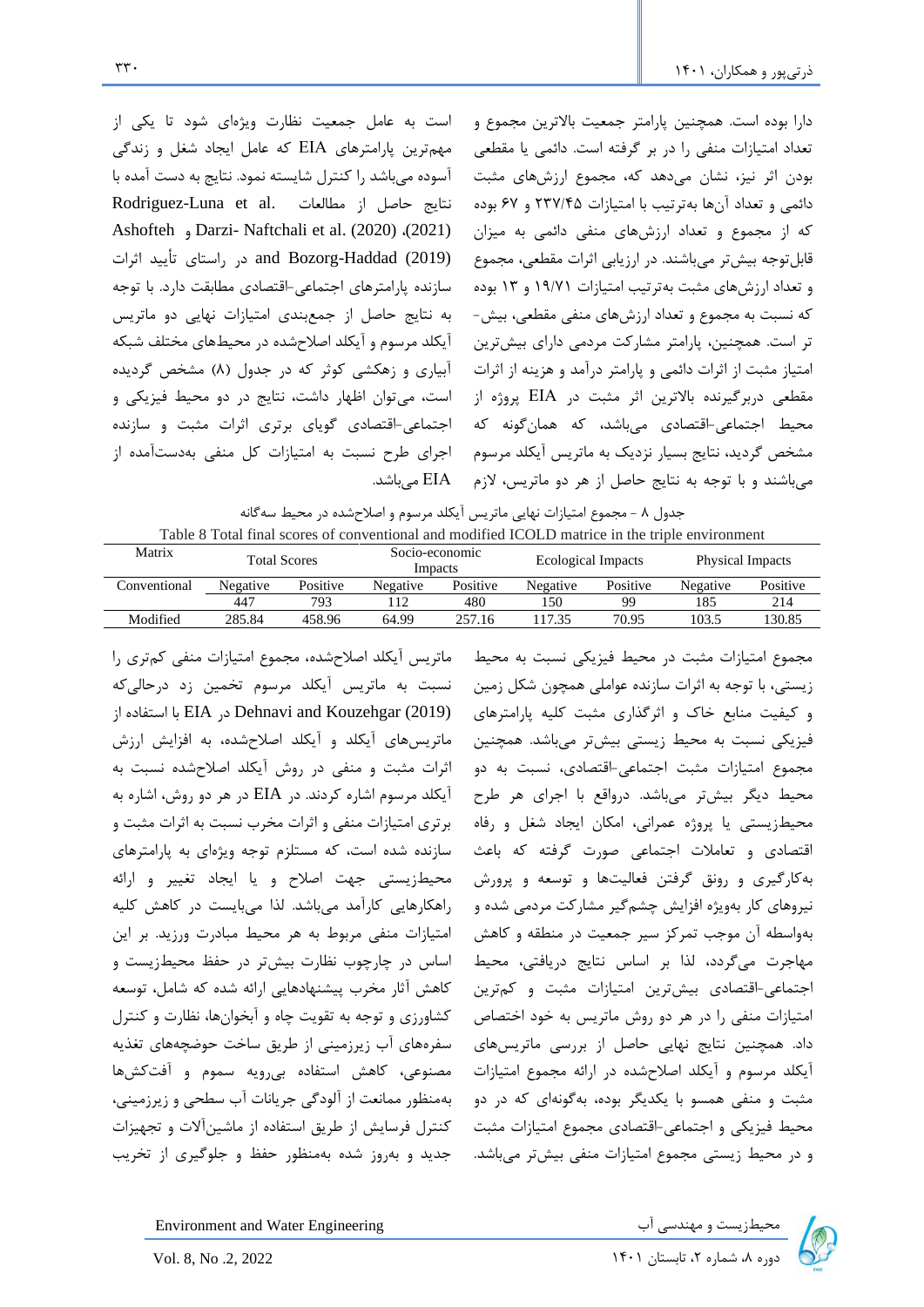بومسازگان، لزوم رعایت شیوهها و نکات بهداشتی توسط همگان و افزایش مشارکت عمومی برای شناسایی و نظارت بهتر محیط زیست، کنترل عملیات خاکبرداری و خاکریزی جهت انجام در فصول زمانی مناسب و با ایجاد کمترین آسیب ها و آگاهیبخشی عموم در راستای کمک به حفظ و صیانت از بومسازگان طبیعی گیاهی و جانوری میباشند. درنهایت با توجه به برتری مجموع امتیازات مثبت بر روی محیطهای سهگانه بهویژه محیط اجتماعی-اقتصادی، مقطعی بودن اثرات منفی و مخرب و عملکرد موقت آنها و دائمی بودن اثرات سازنده در روند عملیاتی پروژه، اجرای طرح حاضر مورد تأیید و موفقیتآمیز میباشد.

# **-4 نتیجه گیری**

نتایج حاصل از این پژوهش را میتوان بهصورت زیر بیان نمود:

-1 یافتههای حاصل از هر دو روش ماتریس آیکلد مرسوم و آیکلد اصالح با یکدیگر مطابقت داشته و با توجه به برتری امتیازات مثبت و سازنده اجرای پروژه آبیاری و زهکشی کوثر بلامانع و قابل تأیید است.

-2 مجموع امتیازات مثبت براساس دو ماتریس آیکلد مرسوم و آیکلد اصالح شده بهترتیب 793 و 458/96 بوده و مجموع امتیازات منفی آن ها بهترتیب 447 و 285/84 میباشد، لذا با شناسایی اثرات محیطزیستی کمک به رفع و کاهش اثرات سوء خواهد شد.

-3 مجموع امتیازات مثبت براساس هر دو ماتریس آیکلد مرسوم و آیکلد اصالح شده بهترتیب برای محیط فیزیکی 214 و ،130/85 برای محیط زیستی 99 و 70/95 و برای

artificial feeding plans: The Hammami plain in Iran. Environ. Qual. Ambient., 27, 19-38.

- Ataei, P., Yaghubi Farani, A. and Izadi. N. (2018b). Assessment of environmental components of irrigation and drainage network for rural development. (Case study: Irrigation and drainage network of Band of Faizabad, Fars province). J. Nat. Environ., 70(1), 113-137 [In Persian].
- Darzi- Naftchali, A., Bagherin- Jelodar, M., Mashhadi- Kholerdi, F. and Abdi-Moftikolaei, M. (2020). Assessing environmental and social sustainability at irrigation and drainage network level- A case



محیط اجتماعی-اقتصادی 480 و 257/16 میباشد. برایناساس EIA طرحها باعث افزایش کیفی محیطزیست، افزایش سطح رفاه، کاهش نارضایتی همگانی و پیشگیری از تخریب مناظر طبیعی میگردد، که درنهایت منجر به رسیدن به توسعه پایدار خواهد شد.

در یک EIA نمیتوان اثرات منفی پروژه را نادیده گرفت ولی الزم است، برای کاهش میزان اثر آنها تالش نمود و از راهکارهای مذکور استفاده کرد. لذا در پی رسیدن به توسعه پایدار به رعایت کلیه شرایط، ضوابط و قوانین محیطزیستی در پروژههای ساخت و بهرهبرداری از شبکه های آبیاری و زهکشی، توصیه میگردد.

# **سپاسگزاری**

بدین وسیله از حمایت های مالی معاونت پژوهش و فناوری دانشگاه شهید چمران اهواز در قالب پژوهانه (1400.144WI.SCU ( تشکر و قدردانی می نماید. همچنین از سازمان آب و برق خوزستان و شرکت کرخه و شاوور به دلیل همکاری در گردآوری اطالعات تشکر می گردد.

### **دسترسی به داده ها**

دادههای استفادهشده (یا تولیدشده) در این پژوهش در متن مقاله ارائه شده است.

**تضاد منافع نویسندگان** 

نویسندگان این مقاله اعالم می دارند که هیچ تضاد منافعی در رابطه با نویسندگی و یا انتشار این مقاله ندارند .

# **References**

- Ashofteh, P. S., Bozorg-Haddad, O. and Loaiciga, H. A. (2016). Multi-Criteria environmental impact assessment of alternative irrigation networks with an adopted Matrix-Based method. Water Resour. Manage., 31(3), 903-928.
- Ashofteh, P. S. and Bozorg-Haddad, O. (2019). Environmental impact assessment of irrigation network implementation on triple environments. J. Civil Environ. Eng., 48(4), 91-101 [In Persian].
- Ataei, P., Khatir, A., Izadi, N. and Frost, K. (2018a). Environmental impact assessment of

Environment and Water Engineering دوره به هماریست و مهندسی آب سیستان در این استان ۱۴۰۱ تابستان ۷۵۱ Invironment and Water Engineering<br>استان ۱۴۰۱ تابستان ۱۴۰۱ I۴۰۱ تابستان ۱۴۰۱ I۴۰۱ استان ۱۴۰۱ Investor توره ۸، شماره ۲، تابستان ۱۴۰۱ I۴۰۱ تابستان